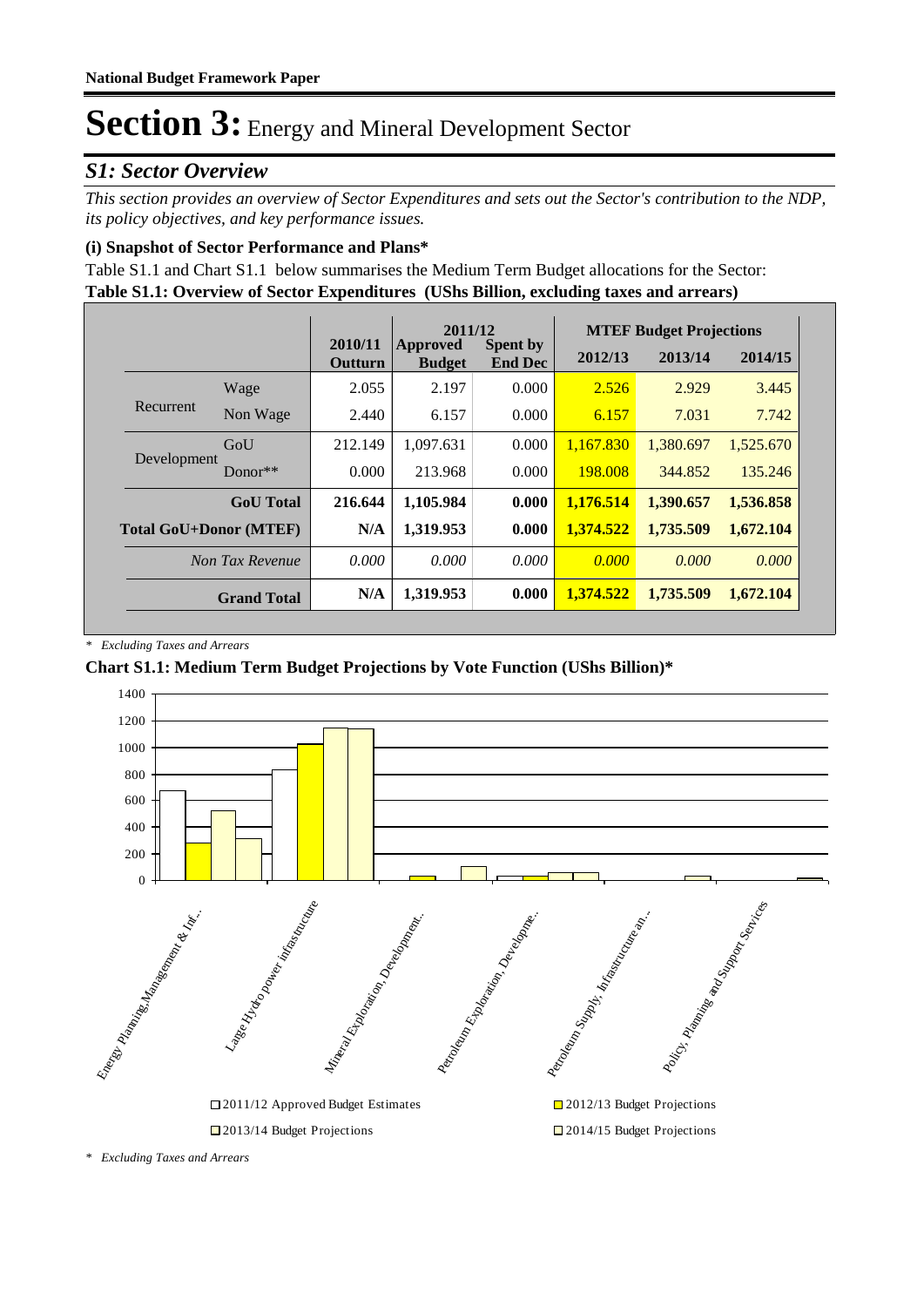#### **(ii) Sector Contributions to the National Development Plan**

The sector will strive to contribute to the following NDP sector objectives:

#### NDP Objective 1:

Increase in power generation capacity to reach 780MW-820 MW from the current 280-330 MW, increase Rural Electrification to 10 percent, promote energy efficiency programmes and renewable energy sources nationwide.

#### NDP Objective 2:

Scale up Oil and Gas exploration, undertake commercial production of Oil and Gas and build subsquent infrastructure for distribution, operations and management, through: i) enhanced Capacity Building for the oil & gas sector, ii) increased monitoring Upstream petroleum activities and iii) the development and implementation of a communication strategy for oil  $\&$  gas in the country

#### NDP Objective 3:

Empower artisanal and small scale miners and scale up regulation of the mineral sub sector and increase licensing to generate NTR collections and promote exports.

#### **(iii) Medium Term Sector Policy Objectives**

The sector objectives which guide medium term outputs and resource allocations are:

*(i) to meet the energy needs of Uganda's population for social and economic development in an environmentally sustainable manner*

*(ii) to develop the Petroleum and Mineral sectors for them to contribute significantly to sustainable national economic and social growth; and*

#### **(iv) Summary of Sector Performance**

The status of the sector in terms of its three priority sector outcomes is set out below:

Outcome 1: Increased access to affordable modern sources of energy through enhanced generation *capacity and distribution*

Progress on large hydro power projects: electricity generation capacity is currently at 603MW (Thermal and Hydro)

(i) Construction works for the Bujagali Hydropower dam, power house and the associated transmission line is getting close to completion. The first turbine of 50 MW will be commissioned in October 2011 and full commissioning of the 250 MW plant will be in April 2012.

(ii) Karuma Hydropower Project (600MW): A detailed feasibility study and engineering designs have been concluded. The procurement process to acquire a contractor to undertake construction has started. The hydropower plant will be constructed using resources from the Energy Fund as a Public project. Construction is expected to start in the FY 2011/12.

(iii) Isimba Hydropower Project (100 MW): A detailed feasibility study and engineering designs is being undertaken and is expected to be completed in June 2011. It has an estimated capacity of 120 MW. This project will be developed in partnership with the private sector.

(iv) Ayago Hydropower Project (600MW): The pre-feasibility studies were completed and a detailed feasibility study and engineering designs will now be undertaken before project development commences.

Renewable Energy Projects: The projects under development include: Buseruka Min hydro (10 MW), Ishasha Mini hydro (6.5MW) and Nyagak Mini hydro (3.3 MW).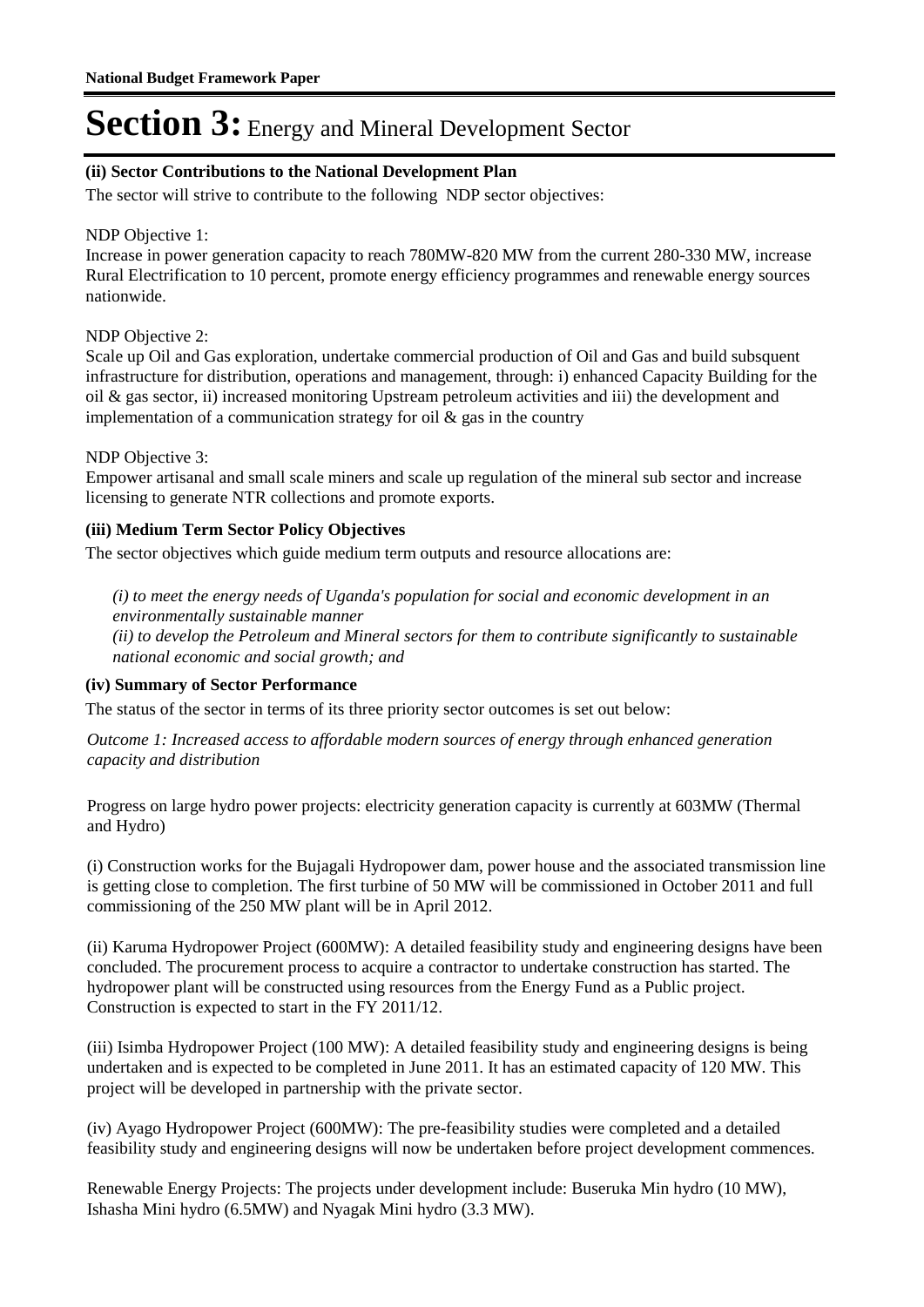Rural Electrification: As a result of implementing the rural electrification programme access to electricity has increased from 1% to 6% with the national coverage rising to 12%. Rural Electrification schemes are at various stages of construction (about 1800km)

Energy Efficiency (EE): The major activities undertaken include the distribution of 800,000 energy saving lamps that resulted in a saving of 30MW during peak hours; and over 750,000 household and 800 institutional improved energy saving stoves have been disseminated leading to reduction in fuel wood use, thus preserving the environment.

#### Outcome 2: Well managed and safeguarded mineral resources for production and exports

Geological mapping and mineral assessment of the area south of 1 degree was completed. These include Kigezi, Ankole, South Buganda, Busoga, Bukedi and Tooro regions. Preliminary geological maps of the area north of 1 degree were produced. Based on existing maps and reports combined with remote sensing, interpretation has been compiled at 1:500,000, 1:250,000 and 1:100,000 scales. They include Acholi, Lango, West Nile, Bunyoro and North Buganda region. The survey is expected to be concluded by June 2012. The sector acquired airborne geophysical survey data acquired through aerial survey. These are available to exploration companies. This is in addition to available reading materials packaged and exhibited as promotional brochures / flyers.

The target areas identified for detailed mineral commodity assessments for their potentials are: Kafunzo for Nickel-Copper-Cobalt in Ntungamo; Mayuge iron ores, Mayuge; Bukusu carbonatite complex for rare earth elements, Mt. Elgon zone; Murchison Project for nickel bearing ultramafic intrusion; Iganga circular magnetic anomalies for Nickel-Copper-Platinum-Chronium in mafic intrusions; Kitaka, gold and base metals in Kamwenge; Kaliro-Kamuli-Ivukulu, confirm Archaean greenstone belt extension for gold, Busoga region; Aloi-Aboke for gold and base metals, Lango region; Kamuli-Iganga, possible potential for kimberlite intrusions (diamond) in the Archaen craton, Busoga region; Nyabushenyi for Lithium, Ntungamo; Limestone potential of the Crater Lakes area, Bushenyi; Pakwach for diatomite, Nebbi; and Dimension stone in Mubende.

A total 609 licenses and certificates were operational as at 31st December, 2010. Of these, 104 Prospecting Licenses (PL), 395 Exploration Licenses (EL), 59 Location Licenses (LL), 23 Mining Leases, and 28 Mineral Dealers' License (MDL).

The generated non-tax revenue amounted to Ushs 3.631 billion accrued from royalties, mineral license fees and sale of publication and geophysical data. Royalties contributed to Ushs 2.795 billion.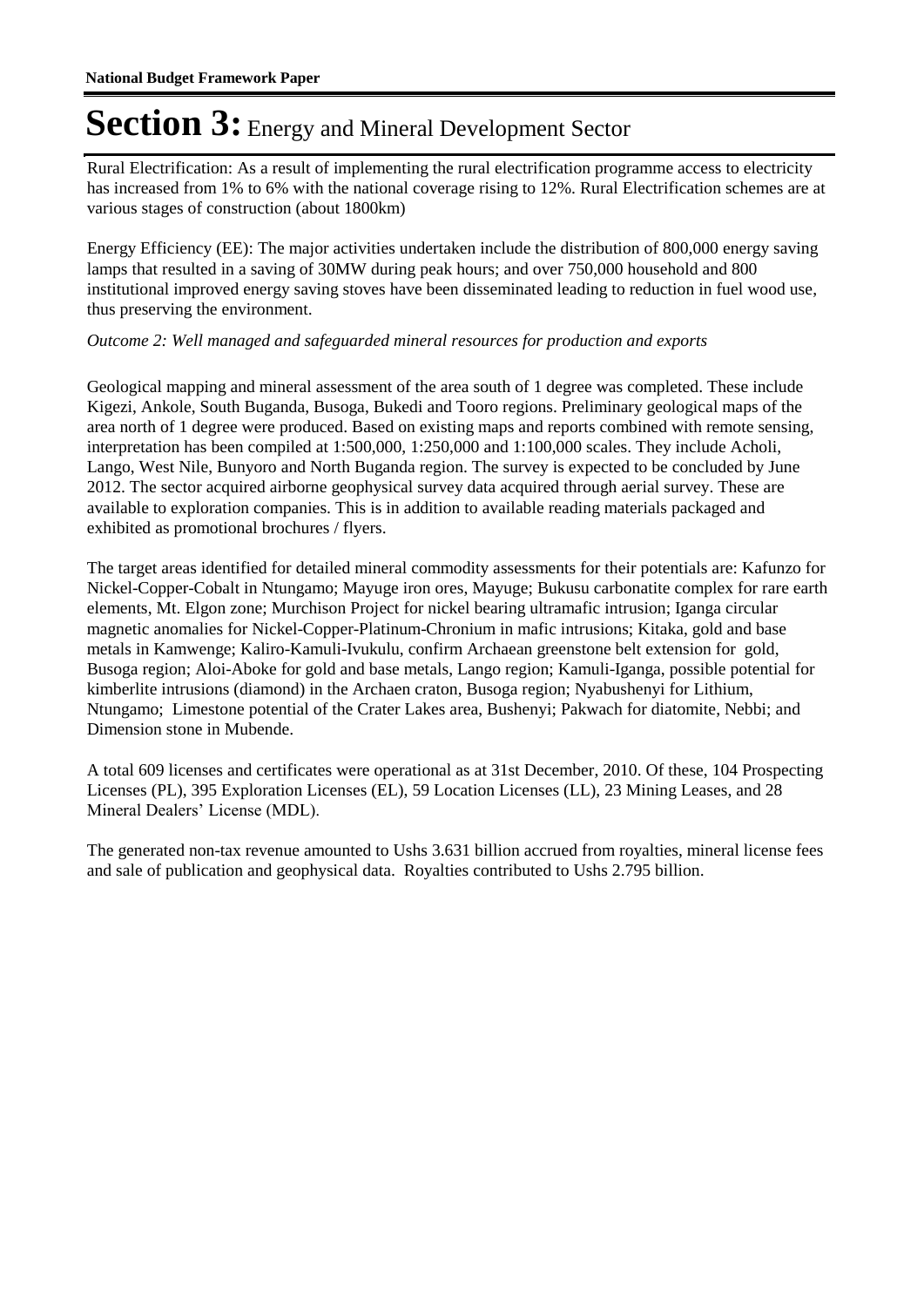#### Outcome 3: A well managed and safe guarded petroleum, Oil and gas resource chain for sustainable *development*

Capacity Building: Significant effort to build capacity in the sector through formal and industrial training has been registered. Government has to date retained and trained about 27 staff in Petroleum Exploration and Production Department (PEPD) to Masters Degree and 26 staff to diploma and postgraduate diploma level in petroleum fields. A significant number of staff is undergoing training in specialized petroleum courses in reputable universities abroad.

Government started training of specialized programs in the oil and gas industry through establishment of training institutions. About 103 students are admitted to Makerere University to undertake a Bachelors degree in Petroleum Geosciences which started in 2009. Kigumba Petroleum Institute which was commissioned in 2010 to develop the necessary technical skills in the sector is offering certificates and diplomas to 28 Ugandans.

In order for Government to participate in and monitor development and production phases it has, under the support from the Norwegian Supported Project to Strengthen the State Petroleum Administration, held a number of workshops in the areas of data management, regulatory framework formulation, development and refining.

Government procured for the sector highly specialized Information Technology (IT) hardware and software and other goods and services to enhance delivery of results. These include Geographical Information System (GIS) for map production, and Geosoft, Geographix & Petrel software to facilitate in the resource assessment.

Licensing and Exploration: Due to systematic effort on promotion in the sector, five out of the 10 Exploration Areas (EA) in the Albertine Graben have been licensed to international oil companies, to date. These are: EA1, 2, 3A, 4B&5. The remaining unlicensed areas are receiving remarkable interest from the oil companies. Licensing in the country is currently suspended pending enactment of a new law which will provide for a competitive bidding mechanism for acreages.

In Exploration Area 4B, Dominion Petroleum completed the drilling of Ngaji-1,the first exploration well in Lake Edward. The well was not a discovery and it was plugged and abandoned. The company is evaluating the findings in the Ngaji-1 well plus the earlier acquired seismic data, in preparation to acquire more seismic data in the area. Drilling Operations: Seven (7) appraisal wells Ngiri-2, Mpyo-1, Kigogole-2, Kigogole-4, Kigogole-5, Nsoga-5 and one (1) exploration well Ngaji-1 were drilled all these wells except for Ngaji-1 encountered hydrocarbons. A cumulative total of 48 wells have so far been drilled in the country and 44 out of these have encountered hydrocarbons, hence maintaining a very high (91%) technical success rate.

Approximately 8000 Kms of Two-dimension (2D) and 1500 Sq Kms of Three-dimension (3D) seismic data have been acquired by licensed oil companies in their effort to understand the hydrocarbon potential of the Albertine Graben.

A total of 51 exploration and appraisal wells have so far been drilled in the country to date. Out of these, 46 wells have encountered oil and/ or gas.

Through the appraisal of the discoveries made in about 35% of the prospective area, 2.5 billion barrels of oil equivalent is estimated to be in place in the country with a recovery factor estimated to be more than 25%. This resource base, can support production and refining of over 120,000 barrels of oil per day (bopd).

 Legal and Regulatory Framework: Government, through a consultative process, formulated the National Oil and Gas Policy for Uganda in February 2008. The policy goal is to use the country's oil and gas resources to contribute to early achievement of poverty eradication and creating lasting value to society. In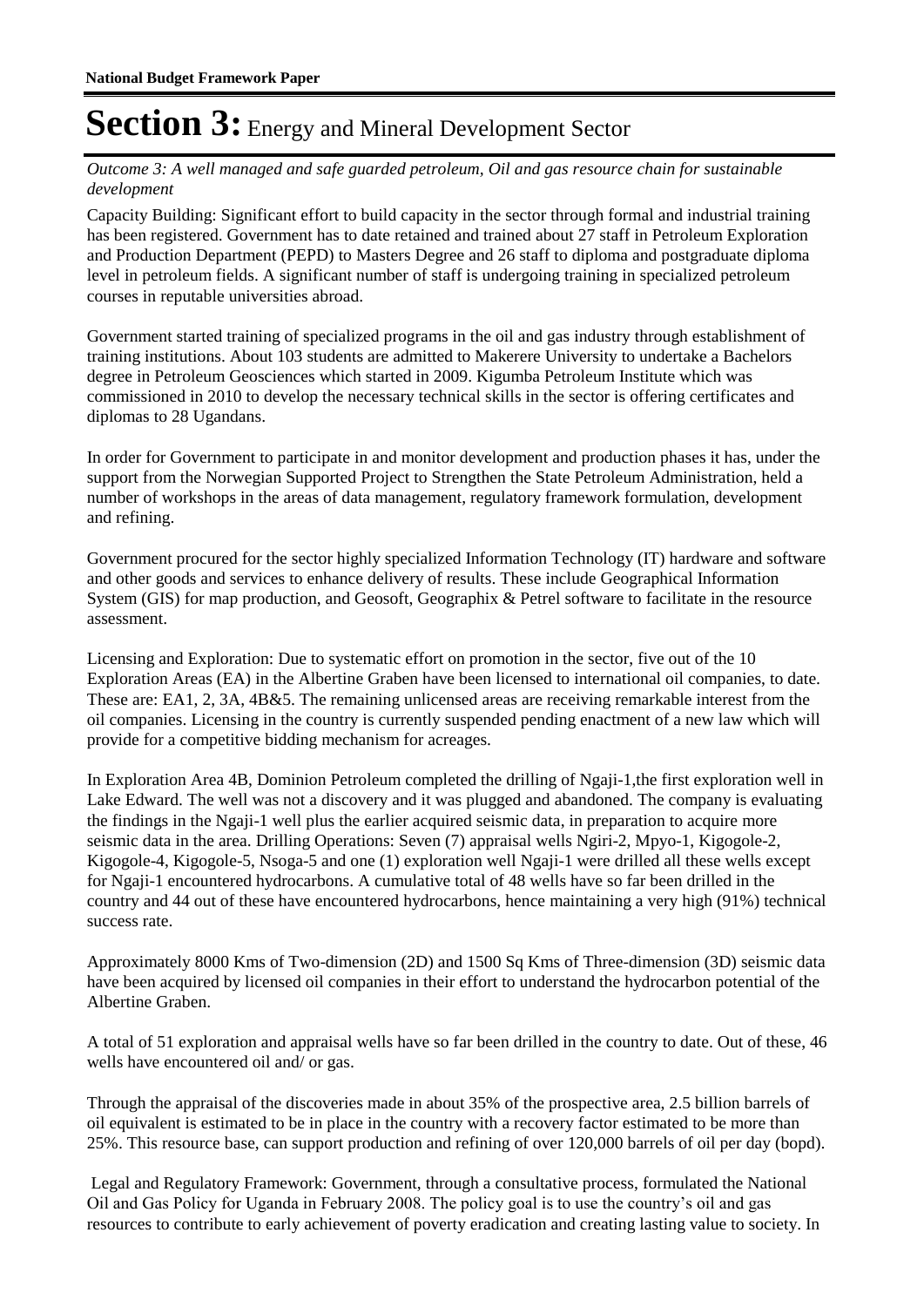its implementation, Government is drafting legislations for Resource, Revenue and Environmental management, implementing a communication strategy to bridge the information gap between the sector and general public, developing the national content to ensure optimal participation in the sector, among others. In line with the policy, an appropriate institutional framework is being developed with a view to create institutions each responsible for Policy Setting, Regulation and Business interests.

### *S2: Sector Performance and Plans to Improve Sector Outcomes*

*This section describes past performance and plans to improve sector outcomes. For each outcome it sets out outcome indicators, key sector outputs and actions to improve sector performance. It then sets out analysis of the efficiency of sector allocations and major capital investments.*

#### **(i) Outcome 1: Increased access to affordable modern sources of energy through enhanced generation capacity and distribution**

#### *Status of Sector Outcomes*

The table below sets out the status of sector outcomes in terms of key sector outcome indicators.

#### **Table S2.1: Sector Outcome Indicators**

*Outcome 1: Increased access to affordable modern sources of energy through enhanced generation capacity and distribution*

| <b>Outcome and Outcome Indicator</b>                                                | <b>Baseline</b> | 2012/13 Target | <b>Medium Term Forecast</b> |
|-------------------------------------------------------------------------------------|-----------------|----------------|-----------------------------|
| Percentage of the population accessing other<br>sources of energy (eg solar energy) | 0.44(2009)      | 0.5            | 1(2015)                     |
| Percentage of the population accessing other<br>sources of energy (biomass, solar)  | 500MW (2008)    |                | 800MW (2011)                |
| Percentage of the population accessing electricity                                  | 10(2009)        | 12             | 14(2015)                    |
| Average number of MW Load Shedded at peak<br>hours per Quarterly                    | 20 (2009)       |                | 0(2015)                     |

#### *Performance for the first half of the 2011/12 financial year*

Development of the Bujagali Hydropower Project: Construction works for the dam, power house and the associated transmission line is getting close to completion. The first turbine of 50 MW will be commissioned in October 2011 and full commissioning of the 250 MW plant will be in April 2012. This will displace expensive thermal plants that were brought in on an emergency basis.

Karuma Hydropower Project (600MW): A detailed feasibility study and engineering designs have been concluded. The procurement process to acquire a contractor to undertake construction has started. The hydropower plant will be constructed using resources from the Energy Fund as a Public project. Construction is expected to start in the FY 2011/12.

Isimba Hydropower Project (100 MW): A detailed feasibility study and engineering designs is being undertaken and is expected to be completed in June 2011. It has an estimated capacity of 120 MW. This project will be developed in partnership with the private sector.

Ayago Hydropower Project (600MW): The pre-feasibility studies were completed and a detailed feasibility study and engineering designs will now be undertaken before project development commences.

Hydropower Development Master Plan: A draft Hydropower Development Master Plan study has been presented to key stakeholders. The study is targeting sites above 50MW mainly along the River Nile. The objective of the Study is to prepare a Hydropower Development Master Plan that is in line with the long term power and transmission development plan. It aims to prioritize potential hydropower sites basing on technical, environmental, economical and financial aspects; to prepare preliminary designs thereof; and to build government capacity in this field.

Renewable Energy Projects: Renewable Energy Projects: Mpanga mini hydro was commissioned on 10th Feb 2011 and is generating 18 MW. Other projects under development include: Buseruka Mini hydro (10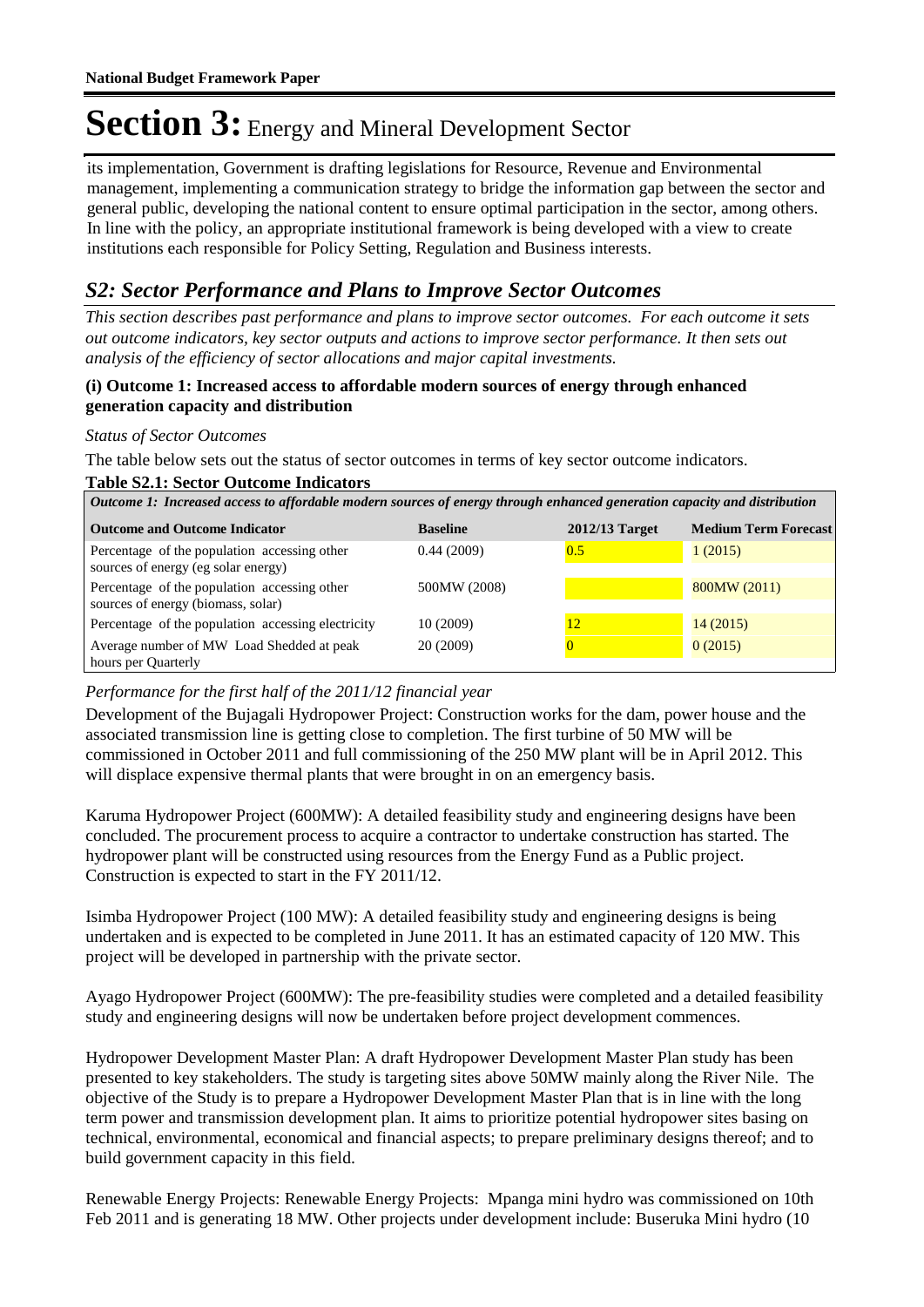MW), Ishasha Mini hydro (6.5MW) and Nyagak Mini hydro (3.3 MW).

The construction of other projects like: - Feasibility studies for Kikagati (10 MW) were completed and construction is to start in July 2011, detailed feasibility studies for Olewa were completed, and procurement of a contractor for the rehabilitation of Maziba (1MW) has been started. While Muzizi (20 MW) will commence after studies and other modalities have been finalized.

Rural Electrification (RE) Programme. The Program to increase access to modern energy services through rural electrification has been implemented since 2001. The main targets for rural electrification are district headquarters, production areas and communities which create nuclei for rural social and economic transformation. As a result of implementing the rural electrification programme access to electricity has increased from 1% to 6% with the national coverage rising to 12%.

Energy Efficiency (EE) Programmes: The major activities which have been undertaken under this measure are:

i) Distribution of 800,000 energy saving lamps that resulted in a saving of 30MW during peak hours.

ii) Energy Auditing has been conducted to establish areas of energy efficiency improvements in a number industries, commercial buildings and public institutions. From the findings of the energy audits investments, in energy efficient equipment is done to reduce energy waste and improve efficiency in energy usage.

iii) Over 750,000 household and 800 institutional improved energy saving stoves have been disseminated leading to reduction in fuel wood use, thus preserving the environment.

#### **Table S2.2: Key 2012/13 Outputs Contributing to the Sector Outcome\***

| Outcome 1: Increased access to affordable modern sources of energy through enhanced generation capacity and distribution |                                                                                        |                                                                                         |                                                                 |  |  |
|--------------------------------------------------------------------------------------------------------------------------|----------------------------------------------------------------------------------------|-----------------------------------------------------------------------------------------|-----------------------------------------------------------------|--|--|
| <i>Vote, Vote Function</i><br><b>Key Output</b>                                                                          | 2011/12<br><b>Approved Budget and</b><br><b>Planned outputs</b>                        | <b>Spending and Outputs</b><br><b>Achieved by End Dec</b>                               | 2012/13<br><b>Proposed Budget and</b><br><b>Planned Outputs</b> |  |  |
|                                                                                                                          | <b>Vote: 017 Ministry of Energy and Mineral Development</b>                            |                                                                                         |                                                                 |  |  |
|                                                                                                                          | Vote Function: 0301 Energy Planning, Management & Infrastructure Dev't                 |                                                                                         |                                                                 |  |  |
| Output: 030102                                                                                                           | <b>Energy Efficiency Promotion</b>                                                     |                                                                                         |                                                                 |  |  |
| <b>Description of Outputs:</b>                                                                                           | Reduction of deforestation rate<br>through dissemination of<br>50,000 improved stoves. | Disseminated 7,000 improved<br>stoves and an additional 32<br>Institutional stoves done | Disseminated 40,000 improved<br>household stoves                |  |  |
| Performance Indicators:                                                                                                  |                                                                                        |                                                                                         |                                                                 |  |  |
| No. of improved stoves<br>disseminated to households                                                                     | 50000                                                                                  | 13500                                                                                   | 40000                                                           |  |  |
| Percentage of Energy Losses<br>in the distribution network                                                               | 27                                                                                     | 27                                                                                      | 27                                                              |  |  |
| Percentage of Audited<br>Institutions implementing<br>Energy efficiency<br>recommendations                               | 50                                                                                     | 50                                                                                      | 50 <sup>°</sup>                                                 |  |  |
| <i>Output Cost (UShs bn):</i>                                                                                            | 1.699                                                                                  | 0.000                                                                                   | 3.657                                                           |  |  |
| Output: 030103                                                                                                           | <b>Renewable Energy Promotion</b>                                                      |                                                                                         |                                                                 |  |  |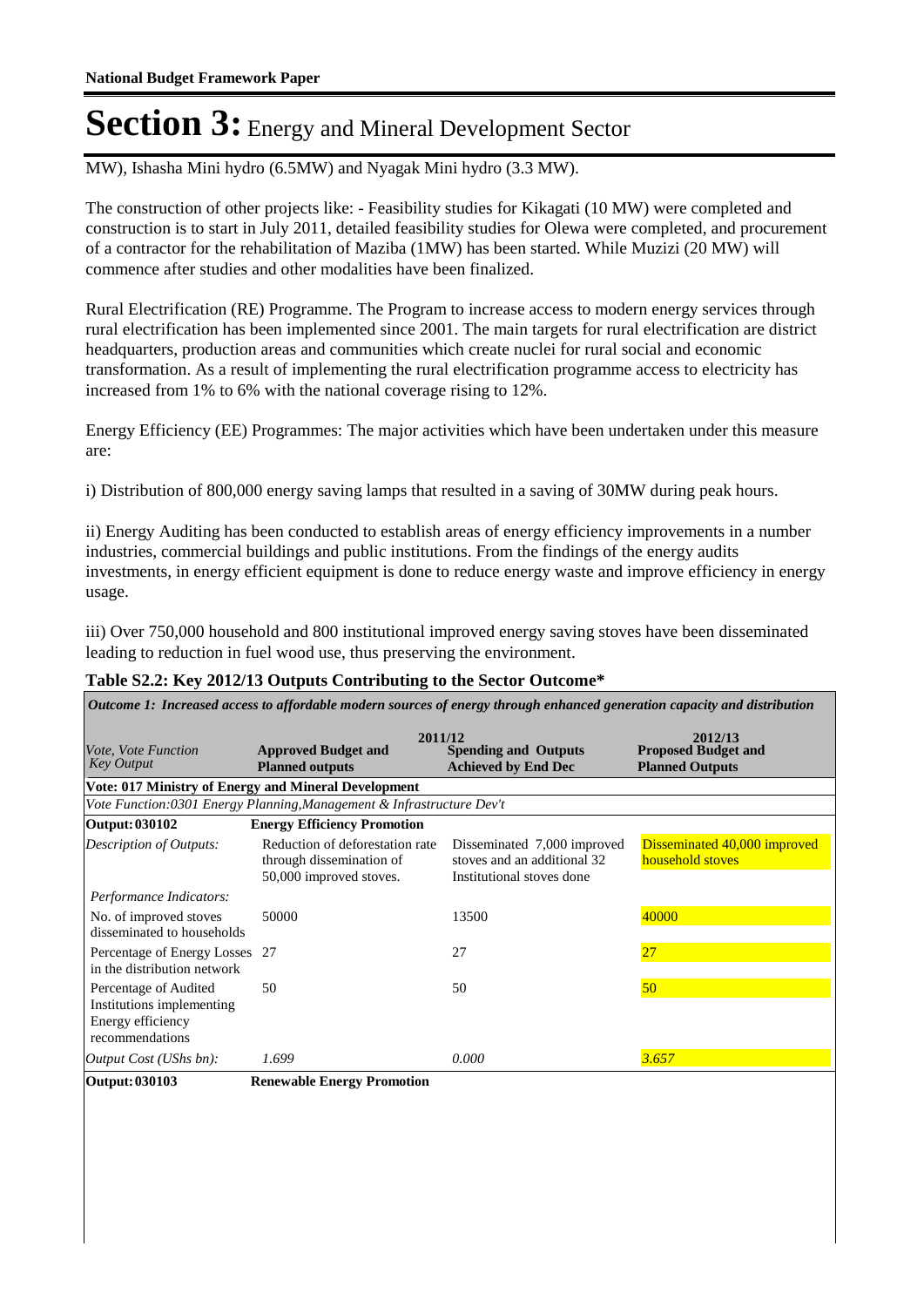| Outcome 1: Increased access to affordable modern sources of energy through enhanced generation capacity and distribution |                                                                                                                      |                                                                                                                                                                             |                                                                                                                                                                                             |  |
|--------------------------------------------------------------------------------------------------------------------------|----------------------------------------------------------------------------------------------------------------------|-----------------------------------------------------------------------------------------------------------------------------------------------------------------------------|---------------------------------------------------------------------------------------------------------------------------------------------------------------------------------------------|--|
| Vote, Vote Function<br><b>Key Output</b>                                                                                 | 2011/12<br><b>Approved Budget and</b><br><b>Planned outputs</b>                                                      | <b>Spending and Outputs</b><br><b>Achieved by End Dec</b>                                                                                                                   | 2012/13<br><b>Proposed Budget and</b><br><b>Planned Outputs</b>                                                                                                                             |  |
| Description of Outputs:                                                                                                  | Renewable Energy projects<br>under development (Kikagati,<br>Nyagak III, Buseruka, Muzizi,<br>Maziba, and Nyamwamba  | Two (2) Renewable Energy<br>projects that are still under<br>development i.e. Buseruka and<br>Nyagak I. Maziba contractor is<br>being hired.                                | <b>Nyagak III and Maziba</b><br>construction to be undertaken.<br>Muzizi feasibility study to be                                                                                            |  |
|                                                                                                                          | Disseminate 130 institutional<br>stoves, monitor development of<br>5 minihydros and 6,000 solar<br>PVs disseminated. | Disseminated 32 institutional<br>stoves, and 1155 solar PVs to<br>the previous ones.                                                                                        | completed.<br>Nyamwamba: IA and PPA<br>construction to commence<br>Solar PV Systems in 7,000<br>household installed Solar<br><b>Energy Packages in 160 Health</b><br>Centers. 15 Water pump |  |
| Performance Indicators:                                                                                                  |                                                                                                                      |                                                                                                                                                                             |                                                                                                                                                                                             |  |
| <b>Status of Kikaagate Energy</b><br>Project                                                                             | 2. Enviromental and Social<br><b>Impact Studies</b> (ESIA)                                                           |                                                                                                                                                                             | <b>6. Construction</b>                                                                                                                                                                      |  |
| Status of Ishasha energy<br>project                                                                                      | 6. Construction                                                                                                      |                                                                                                                                                                             | <b>6. Construction</b>                                                                                                                                                                      |  |
| Number of Solar systems<br>installed                                                                                     | 6000                                                                                                                 | 1155                                                                                                                                                                        | 7000                                                                                                                                                                                        |  |
| No. of Renewable Energy<br>projects under development                                                                    | 5                                                                                                                    | $\mathfrak{2}$                                                                                                                                                              | $\overline{\mathbf{3}}$                                                                                                                                                                     |  |
| <b>Status of Nyagak Energy</b><br>Project                                                                                | 6. Construction                                                                                                      |                                                                                                                                                                             | 7. Commissioning                                                                                                                                                                            |  |
| <b>Status of Buseru Energy</b><br>Project                                                                                | construction                                                                                                         |                                                                                                                                                                             | Commissioning                                                                                                                                                                               |  |
| Output Cost (UShs bn):                                                                                                   | 4.459                                                                                                                | 0.000                                                                                                                                                                       | 11.991                                                                                                                                                                                      |  |
| <b>Output: 030104</b>                                                                                                    | <b>Increased Rural Electrification</b>                                                                               |                                                                                                                                                                             |                                                                                                                                                                                             |  |
| Description of Outputs:                                                                                                  | <b>Rural Electrification schemes</b><br>extended to district headquaters                                             | Continued with the Rural<br>Electrification schemes to<br>extend power to five (5) district extend power to district<br>headquaters which were at<br>different final stages | <b>Continued to implement Rural</b><br><b>Electrification schemes to</b><br>headquarters and rural growth<br>centres.                                                                       |  |
| Performance Indicators:                                                                                                  |                                                                                                                      |                                                                                                                                                                             |                                                                                                                                                                                             |  |
| Number of District<br>Headquaters electrified                                                                            | 5                                                                                                                    | 5                                                                                                                                                                           | 5                                                                                                                                                                                           |  |
| Distance in KM of Rural<br>Electrification schemes<br>covered with Government<br>support                                 | 120                                                                                                                  | 150                                                                                                                                                                         | 700                                                                                                                                                                                         |  |
| Output Cost (UShs bn):                                                                                                   | 16.398                                                                                                               | 0.000                                                                                                                                                                       | 48.248                                                                                                                                                                                      |  |
| Output: 030152                                                                                                           | Thermal and Small Hydro Power Generation (UETCL)                                                                     |                                                                                                                                                                             |                                                                                                                                                                                             |  |
| Description of Outputs:                                                                                                  | Construction of 30 MW of<br>thermal to be undertaken.                                                                | Extended Well Testing (EWT)<br>at Kabaale was completed,<br>Preparations for the<br>Construction of 30 MW<br>Thermal Plant at Kabaale in<br>Hoima still in progress         | Commence construction of the<br>thermal power plant at Kabaale                                                                                                                              |  |
| Output Cost (UShs bn):                                                                                                   | 328.337                                                                                                              | 0.000                                                                                                                                                                       | 152.289                                                                                                                                                                                     |  |
| Vote Function:0302 Large Hydro power infrastructure                                                                      |                                                                                                                      |                                                                                                                                                                             |                                                                                                                                                                                             |  |
| <b>Output: 030280</b>                                                                                                    | Large Hydro Power Infrastructure                                                                                     |                                                                                                                                                                             |                                                                                                                                                                                             |  |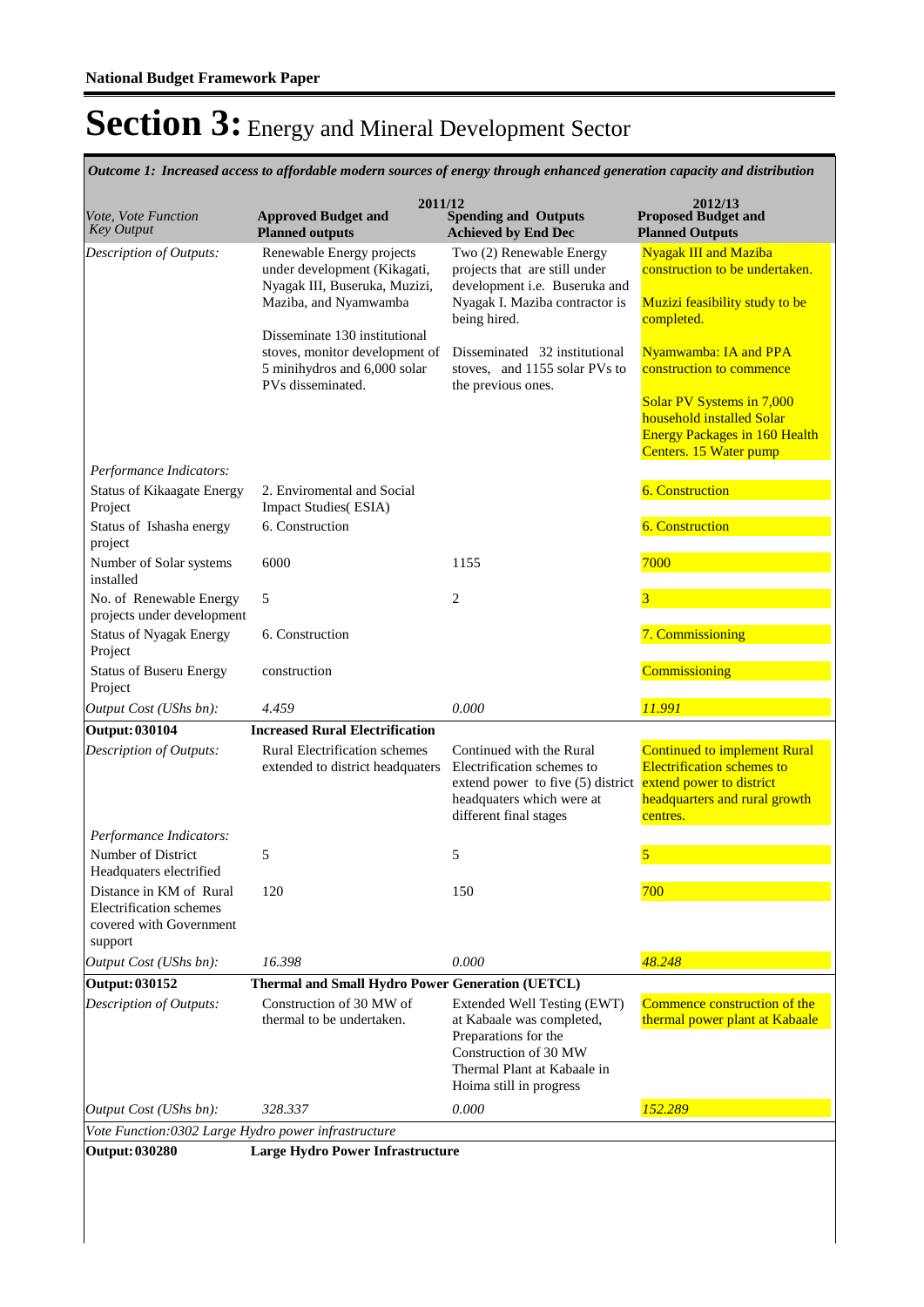*Outcome 1: Increased access to affordable modern sources of energy through enhanced generation capacity and distribution*

| <i>Vote, Vote Function</i><br><b>Key Output</b>                                                              | 2011/12<br><b>Approved Budget and</b><br><b>Planned outputs</b>                             | <b>Spending and Outputs</b><br><b>Achieved by End Dec</b>                                                                       | 2012/13<br><b>Proposed Budget and</b><br><b>Planned Outputs</b>                                           |
|--------------------------------------------------------------------------------------------------------------|---------------------------------------------------------------------------------------------|---------------------------------------------------------------------------------------------------------------------------------|-----------------------------------------------------------------------------------------------------------|
| Description of Outputs:                                                                                      | 50 percent of the claimants<br>compensated and 50 percent<br>land freed up for contractors. | Procurement of a RAP<br>implimentation consultant was<br>underway since the report was<br>approved by the Chief Govt<br>Valuer. | 70 percent of the claimants<br>compensated for Karuma and<br>70 percent land freed up for<br>contractors. |
| Performance Indicators:<br>Percentage of land claimants 25<br>under r Resettlement Action<br>Plan (RAP) paid |                                                                                             | $\Omega$                                                                                                                        | 70                                                                                                        |
| Output Cost (UShs bn):                                                                                       | 828.600                                                                                     | 0.000                                                                                                                           | 1.019.468                                                                                                 |

*\* Excludes taxes and arrears*

#### *2012/13 Planned Outputs*

(i) Completion of construction and commissioning of the Bujagali Hydro power project (250MW);

(ii) Commencement of construction of Karuma Hydropower Project (600MW underataken;

(iii) Commencement of construction of Isimba hydro power project (100MW) undertaken;

(iv) Ayago (North & South) Hydropower Project full feasibility studies undertaken;

(v) One (1) Renewable Energy Projects commissioned;

(vi) At least 180 schemes under the Rural Electrication Programme completed; and

(vii) Energy Efficiency (EE) investments in streelighting undertaken and training in Energy Audits carried out.

#### *Medium Term Plans*

(i) Construction of Karuma Hydropower Project (600MW) completed;

(ii) Construction of Isimba hydro power project (100MW) completed;

(iii) Commence the construction of Ayago (North & South) Hydropower Project;.

(iv) Hydropower Development Master Plan under implementation; and

(v) implement at least 400 schemes under Rural Electrication Programme.

#### *Actions to Improve Outcome Performance*

Government will continue implementing key priority projects in the Energy Sector specifically increasing the generation capacity and transmission infrastructure; and also increase/improve access to modern energy services through Rural Electrification and Renewable Energy development.

#### **Table S2.3: Actions and Medium Term Strategy to Improve Sector Outcome**

| Sector Outcome 1: Increased access to affordable modern sources of energy through enhanced generation capacity and<br>distribution                                                                                                            |                                                                                                                                                                                        |                                                                                                                                             |                                                                                                                                     |  |  |
|-----------------------------------------------------------------------------------------------------------------------------------------------------------------------------------------------------------------------------------------------|----------------------------------------------------------------------------------------------------------------------------------------------------------------------------------------|---------------------------------------------------------------------------------------------------------------------------------------------|-------------------------------------------------------------------------------------------------------------------------------------|--|--|
| 2011/12 Planned Actions:                                                                                                                                                                                                                      | 2011/12 Actions by Dec:                                                                                                                                                                | 2012/13 Planned Actions:                                                                                                                    | <b>MT Strategy:</b>                                                                                                                 |  |  |
| Vote: 017 Ministry of Energy and Mineral Development                                                                                                                                                                                          |                                                                                                                                                                                        |                                                                                                                                             |                                                                                                                                     |  |  |
|                                                                                                                                                                                                                                               | Vote Function: 03 01 Energy Planning, Management & Infrastructure Dev't                                                                                                                |                                                                                                                                             |                                                                                                                                     |  |  |
| Construction of new power<br>transmission and distribution<br>infrastructure, and continued<br>refurblishment of the existing<br>transmission and distribution<br>infrastructure ( <i>i.e line</i> ,<br>transformer and substaion<br>upgrade) | UMEME has started on the<br>refurblishement of the existing<br>network especially around<br>Kampala and continued<br>monitoring of measures put<br>forward on energy loss<br>reduction | <b>Refurblishment of the</b><br>transmission and distribution<br>infrastructure <i>(i.e line,</i><br>transformer and substation<br>upgrade) | Refurblishment of the<br>transmission and distribution<br>infrastructure <i>(i.e line,</i><br>transformer and substaion<br>upgrade) |  |  |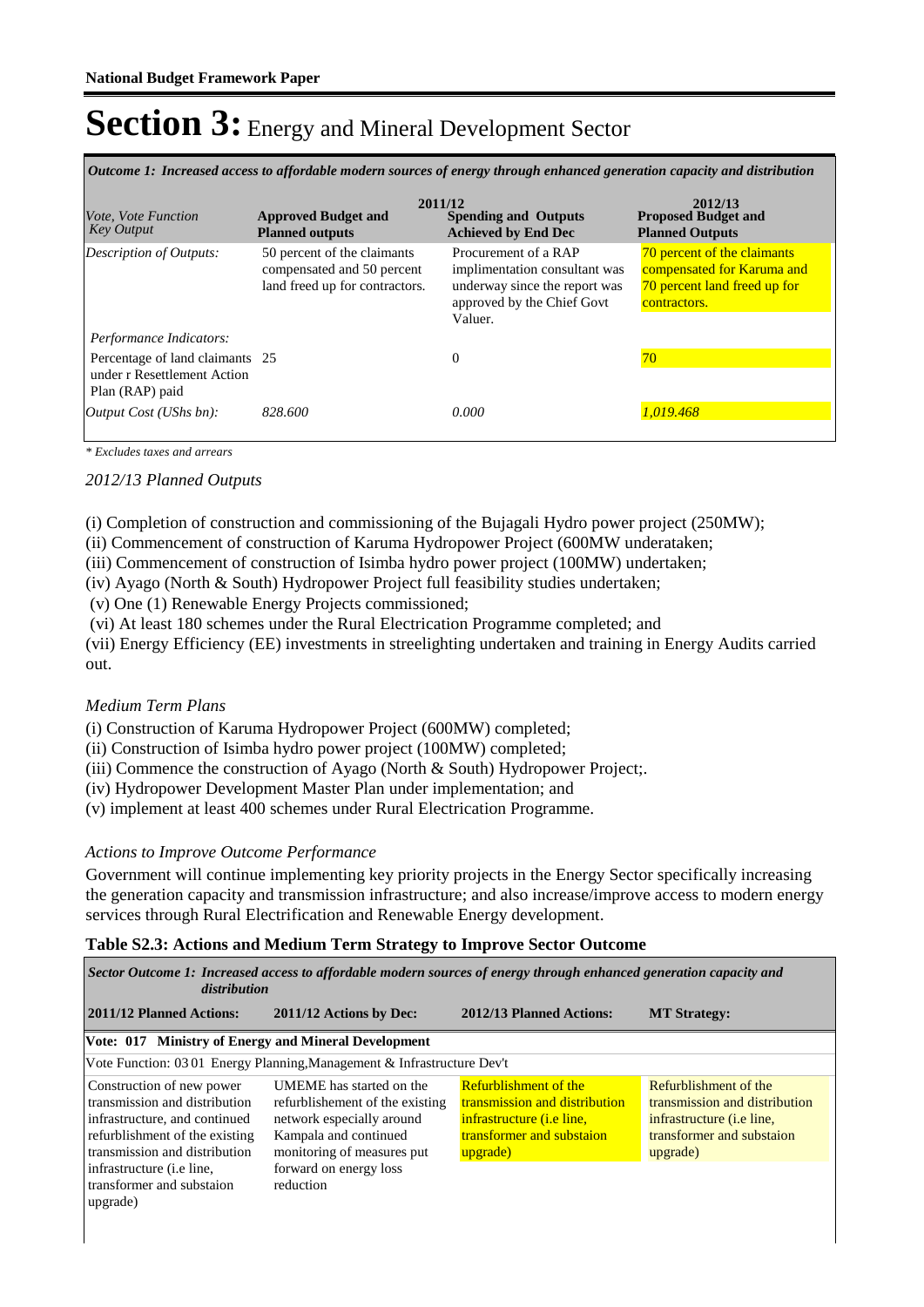*Increased access to affordable modern sources of energy through enhanced generation capacity and Sector Outcome 1: distribution*

| 2011/12 Planned Actions:                                                                                                                       | 2011/12 Actions by Dec:                                                                                                                          | 2012/13 Planned Actions:                                                                    | <b>MT Strategy:</b>                                                                         |
|------------------------------------------------------------------------------------------------------------------------------------------------|--------------------------------------------------------------------------------------------------------------------------------------------------|---------------------------------------------------------------------------------------------|---------------------------------------------------------------------------------------------|
| Develop standard power<br>purchase agreements that<br>provide competitive feed-in<br>tariffs for private sector<br>participation in the sector | The option of using the Oil<br>and Gas resources from the<br>planned extended well tests to<br>generate electricity was<br>considered            | Develop more cheaper sources<br>of power and increase their<br>mix in power generation      | Develop more cheaper sources<br>of power and increase their<br>mix in power generation      |
| Vote Function: 0302 Large Hydro power infrastructure                                                                                           |                                                                                                                                                  |                                                                                             |                                                                                             |
| Undertake the development<br>of Karuma                                                                                                         | Feasibilty study for Karuma<br>(600MW) and Isimba<br>(140MW) in Progress which<br>will lead to the proper deisgn<br>and construction of the dams | 50 percent of the claimants<br>compensated and 50 percent<br>land freed up for contractors. | 50 percent of the claimants<br>compensated and 50 percent<br>land freed up for contractors. |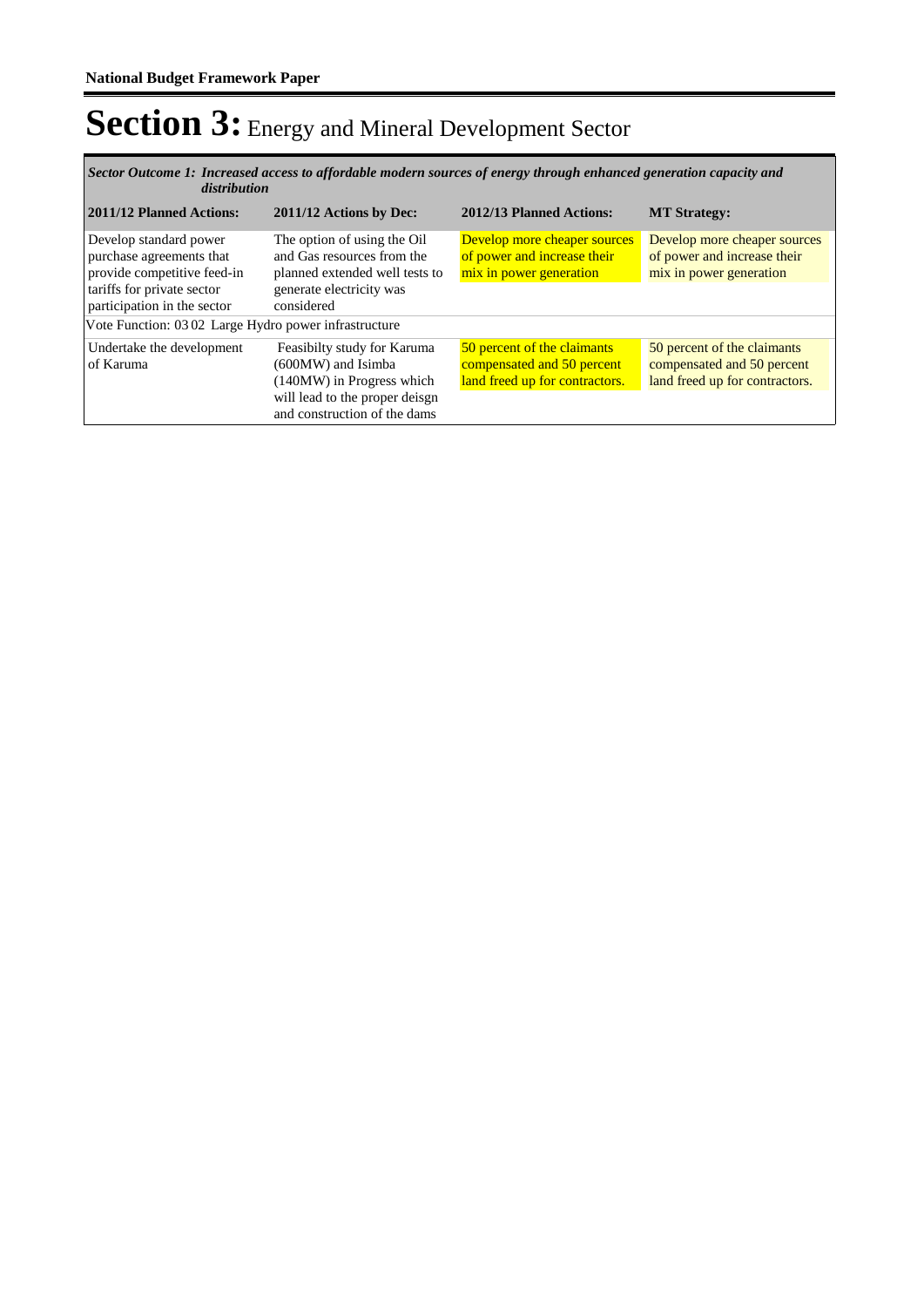#### **(ii) Outcome 2: Well managed and safeguarded mineral resources for production and exports**

#### *Status of Sector Outcomes*

The table below sets out the status of sector outcomes in terms of key sector outcome indicators.

| <b>Table S2.1: Sector Outcome Indicators</b>                                                      |                 |                |                             |  |  |  |
|---------------------------------------------------------------------------------------------------|-----------------|----------------|-----------------------------|--|--|--|
| Outcome 2: Well managed and safeguarded mineral resources for production and exports              |                 |                |                             |  |  |  |
| <b>Outcome and Outcome Indicator</b>                                                              | <b>Baseline</b> | 2012/13 Target | <b>Medium Term Forecast</b> |  |  |  |
| Value of Non Tax Revenue (NTR) earned per year<br>in mineral production and exportation (Ushs bn) | 3.62(2009)      | 5.0            | 6.0(2015)                   |  |  |  |
| % coverage of Geo scientific data for the whole<br>country acquired (Geological and Geophysical   | 90 (2009)       | 99             | 100(2015)                   |  |  |  |
| mapping)                                                                                          |                 |                |                             |  |  |  |

The following outputs were undertaken:- *Performance for the first half of the 2011/12 financial year*

(i) Provided basic geo-scientific information for the development of the mineral sector;

(ii) Promoted optimal use of minerals and mineral trade for social improvement of the people;

- (iii) Provided technical services in the field of geosciences to guide national planning and development;
- (iv) Ensured best mining practices and accountability;
- (v) Promoted mineral value addition and trade to increase revenues;
- (vi) Promoted the gazetting of geosites and geoparks;

(vii) Put in place an earthquake adminstration policy, expanded the network of operation centres, designed an earthquake disaster management plan, and equiped the research laboratories (viii) Institutional Capacity for the Mineral sector.

Licensing of exploration and mining: During 2010, 123 Prospecting Licenses, 133 Exploration Licenses, 18 loca tion Licenses, 2 Mining Leases (ML), 51 Mineral Dealers' Licenses (MDL), and 1 Goldsmith's Licenses (GL) were granted. This is attributed to the dissemination of the results of the airborne geophysical survey.

Non-Tax Revenue (NTR): In 2010, Government realized revenue to the tune of Ushs 3.631 billion as NTR accruing from royalties, mineral license fees. Royalties alone contributed Ushs 2.795 billion of the total revenue generated shared or to be shared at a rate of 80% for Central Government, 17% for Local Governments of mining districts and 3% to the lawful landowner. It is worthwhile noting that the major contributors to the revenue earned in 2010 were Tororo Cement Ltd, Hima Cement Ltd and Kasese Cobalt Company Ltd.

#### **Table S2.2: Key 2012/13 Outputs Contributing to the Sector Outcome\***

| Outcome 2: Well managed and safeguarded mineral resources for production and exports |                                                                  |                                                                      |                                                                 |  |  |  |
|--------------------------------------------------------------------------------------|------------------------------------------------------------------|----------------------------------------------------------------------|-----------------------------------------------------------------|--|--|--|
| <i>Vote, Vote Function</i><br><b>Key Output</b>                                      | <b>Approved Budget and</b><br><b>Planned outputs</b>             | 2011/12<br><b>Spending and Outputs</b><br><b>Achieved by End Dec</b> | 2012/13<br><b>Proposed Budget and</b><br><b>Planned Outputs</b> |  |  |  |
|                                                                                      | <b>Vote: 017 Ministry of Energy and Mineral Development</b>      |                                                                      |                                                                 |  |  |  |
|                                                                                      | Vote Function:0305 Mineral Exploration, Development & Production |                                                                      |                                                                 |  |  |  |
| Output: 030502                                                                       | Institutional capacity for the mineral sector                    |                                                                      |                                                                 |  |  |  |
|                                                                                      |                                                                  |                                                                      |                                                                 |  |  |  |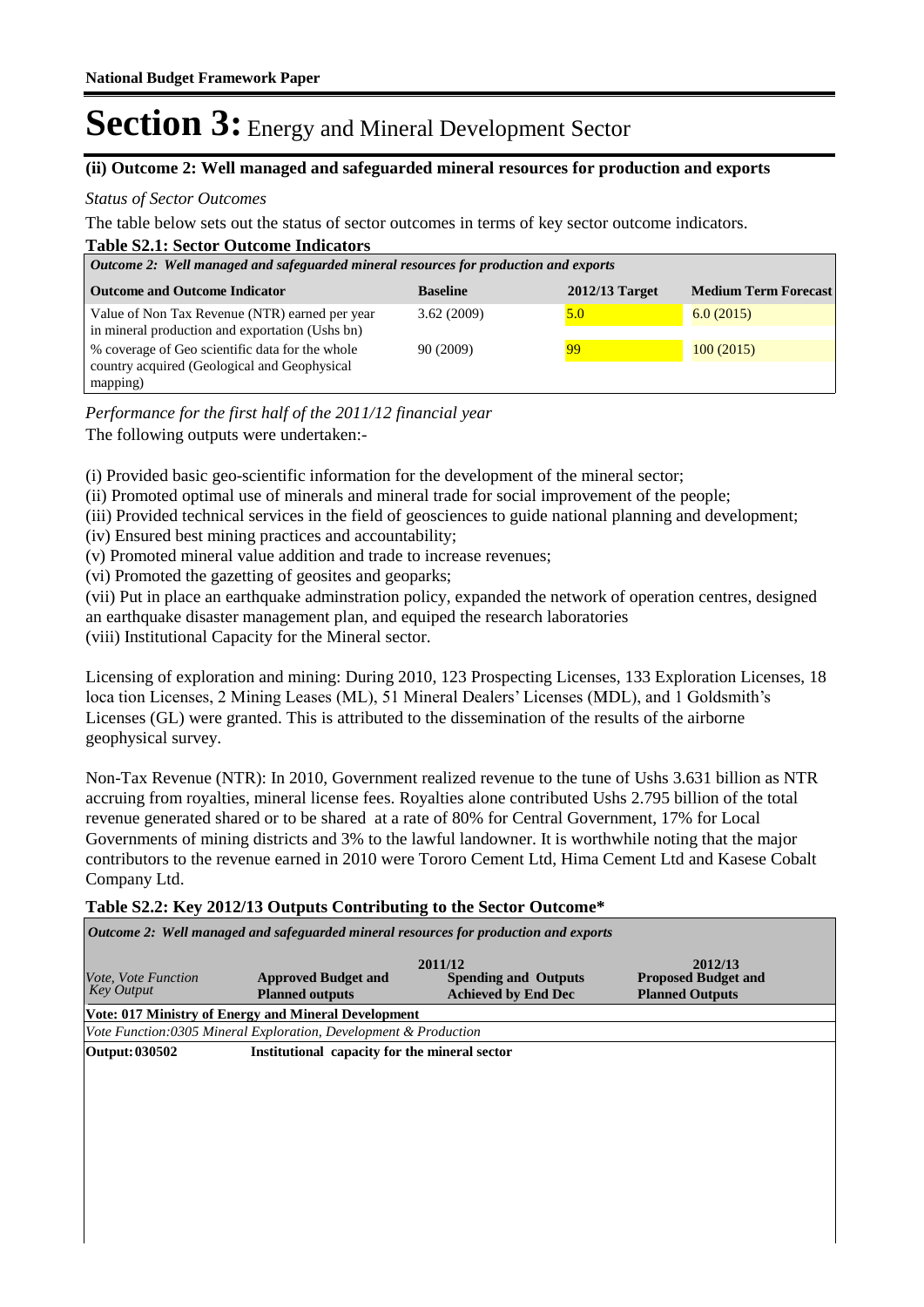**Spending and Outputs Achieved by End Dec Approved Budget and Planned outputs Proposed Budget and Planned Outputs 2011/12** *Vote, Vote Function Key Output* **2012/13** 40 additional staff trained as geologists, geochemists, geophysicists, mining engineers, mine inspectors, laboratory and geo-technicians 200 mineral artisans and small scale miners trained. Build capacity of small scale miners in value addition. Five (5) staff still training, 10 staff training in short term courses 56 mineral artisans and small scale miners trained. - Three (3) worksops for training small scale miners in Kabale, Kisoro and Karamoja. One (1) workshop to review legal framework drafting new laws in the subsector.Train of Two staff in legal and and management best practices Two (2) staff participate in sector investment promotion. *Output Cost (UShs bn): 0.332 0.000 2.755 Description of Outputs: Performance Indicators:* Number of MEMD staff trained in the geosciences fields 20 7 20 Number of mineral artisans and small scale miners trained 600 206 206 300 **Output: 030503 Mineral Exploration, development, production and value-addition promoted** Fifty (50) geological reports produced. 10 geological reports produced and 10 geological maps produced Geological, geophysical, geochemical surveys of Sheet Kawoko (79/1) and Lukaya (79/2) and follow up 16 mineral targets. Promotion of Karamoja Airborne surveys. And Geothermal development, upgrading installation of earthquake monitoring network. *Output Cost (UShs bn): 0.640 0.000 16.231 Description of Outputs: Performance Indicators:* Number of geological maps produced and disseminated 200 70 250 Status of exploration and mining on Muko Iron ore project 10 30 50 Status of development of Sukulu phosphates project 5 10  $\frac{25}{25}$ **Output: 030505 Licencing and inspection** 300 mineral licenses (i.e. prospecting, exploration, retention, goldsmith, blaster certificates, location, mining leases, mineral dealers) granted Twelve (12) mine sites inspected. 79 mineral licenses (i.e. prospecting, exploration, retention, goldsmith, blaster certificates, location, mining leases, mineral dealers) granted,and cummulatively 184 for two quarters - Two (2) inspections done Twelve (12) inspections to mining areas. Mineral exploration and mining areas monitored 300 mineral rights issued and NTR collected. *Output Cost (UShs bn): 0.080 0.000 1.661 Description of Outputs: Performance Indicators:* Number of mining site inspections conducted 12 4 12 Number of mineral licenses granted 500 289 289 300

*Outcome 2: Well managed and safeguarded mineral resources for production and exports*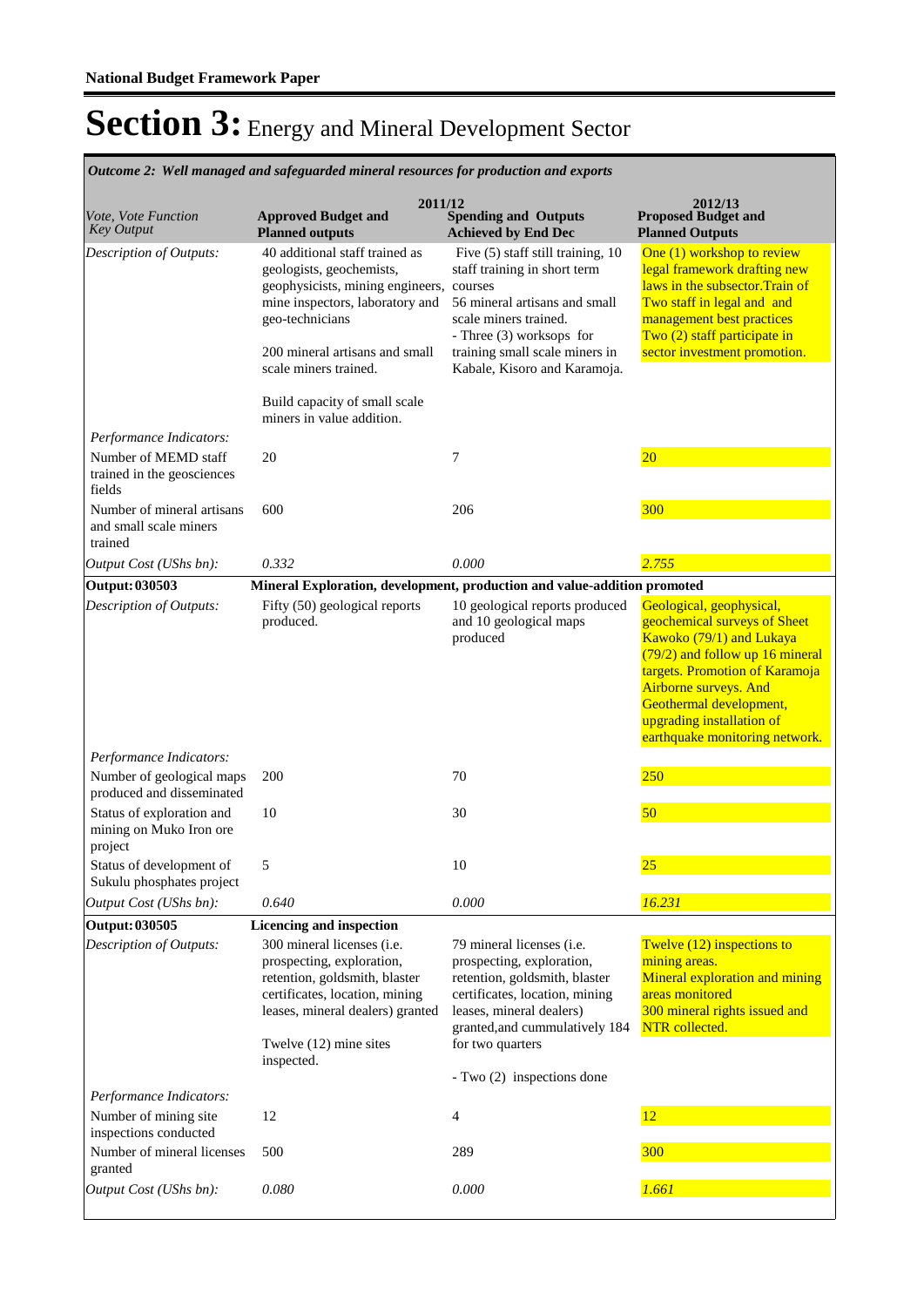*\* Excludes taxes and arrears*

#### *2012/13 Planned Outputs*

Mineral Exploration, Development & Production: The following outputs will be undertaken:-

(i) Provide basic geo-scientific information for the development of the mineral sector.

(ii) Promote optimal use of minerals and mineral trade for social improvement of the people.

(iii) Provide technical services in the field of geosciences to guide national planning and development.

(iv) Ensure best mining practices and accountability.

(v) Promote mineral value addition and trade to increase revenues.

(vi) Promote the gazetting of geosites and geoparks.

(vii) Put in place an earthquake adminstration policy, expand the network of operation centres, design an earthquake disaster management plan, and equiping the research laboratories

(viii) Institutional Capacity for the Mineral sector.

#### *Medium Term Plans*

(i) Provide basic geo-scientific information for the development of the mineral sector.

(ii) Promote optimal use of minerals and mineral trade for social improvement of the people.

- (iii) Provide technical services in the field of geosciences to guide national planning and development.
- (iv) Ensure best mining practices and accountability.
- (v) Promote mineral value addition and trade to increase revenues.
- (vi) Promote the gazetting of geosites and geoparks.

(vii) Put in place an earthquake adminstration policy, expand the network of operation centres, design an earthquake disaster management plan, and equiping the research laboratories

(viii) Institutional Capacity for the Mineral sector.

#### *Actions to Improve Outcome Performance*

Government will continue to acquire, process and disseminate geo-information as well as aggressively sensitize the public on the key area of sustainable mineral exploitation. Establishment of reliable information systems to process, analyze, preserve, and retrieve real-time dissemination of the geoinformation is also essential. The use of internet/intranet and dissemination of geo-information via web is the way to go. In addition, establishment of regional offices and staffing will be implemented so as services are brought nearer to the people. More training of staff to Masters Degree level will continue.

The sector has requested MoFPED to put in place Appropriation-in-Aid to boost Non Tax Revenue collection.

#### **Table S2.3: Actions and Medium Term Strategy to Improve Sector Outcome**

*Sector Outcome 2: Well managed and safeguarded mineral resources for production and exports*

| 2011/12 Planned Actions:                                                                                                       | 2011/12 Actions by Dec:                                                                              | 2012/13 Planned Actions:                                                                                    | <b>MT Strategy:</b>                                                                                  |
|--------------------------------------------------------------------------------------------------------------------------------|------------------------------------------------------------------------------------------------------|-------------------------------------------------------------------------------------------------------------|------------------------------------------------------------------------------------------------------|
| Vote: 017 Ministry of Energy and Mineral Development                                                                           |                                                                                                      |                                                                                                             |                                                                                                      |
|                                                                                                                                | Vote Function: 03 05 Mineral Exploration, Development & Production                                   |                                                                                                             |                                                                                                      |
| Sensitisation of local<br>communities and land owners<br>on the benefits of the<br>intended projects                           | Sensitisation of local<br>communities and land owners<br>on the benefits of the intended<br>projects | Involved the private sector<br>developers, local leaders and<br>land owners in a dialogue to<br>ease access | Sensitisation of local<br>communities and land owners<br>on the benefits of the intended<br>projects |
| Present a case for the option<br>of retaining part of the<br>revenue from the non tax<br>revenue generated by the<br>Ministry. | Presented a case for additional<br>funding with the MoFPED.                                          | <b>Retain 30% of NTR from</b><br>mineral sector as<br>appropriation in aid to fund                          | Identify sustainable sources of<br>revenue through packaging of<br>development projects.             |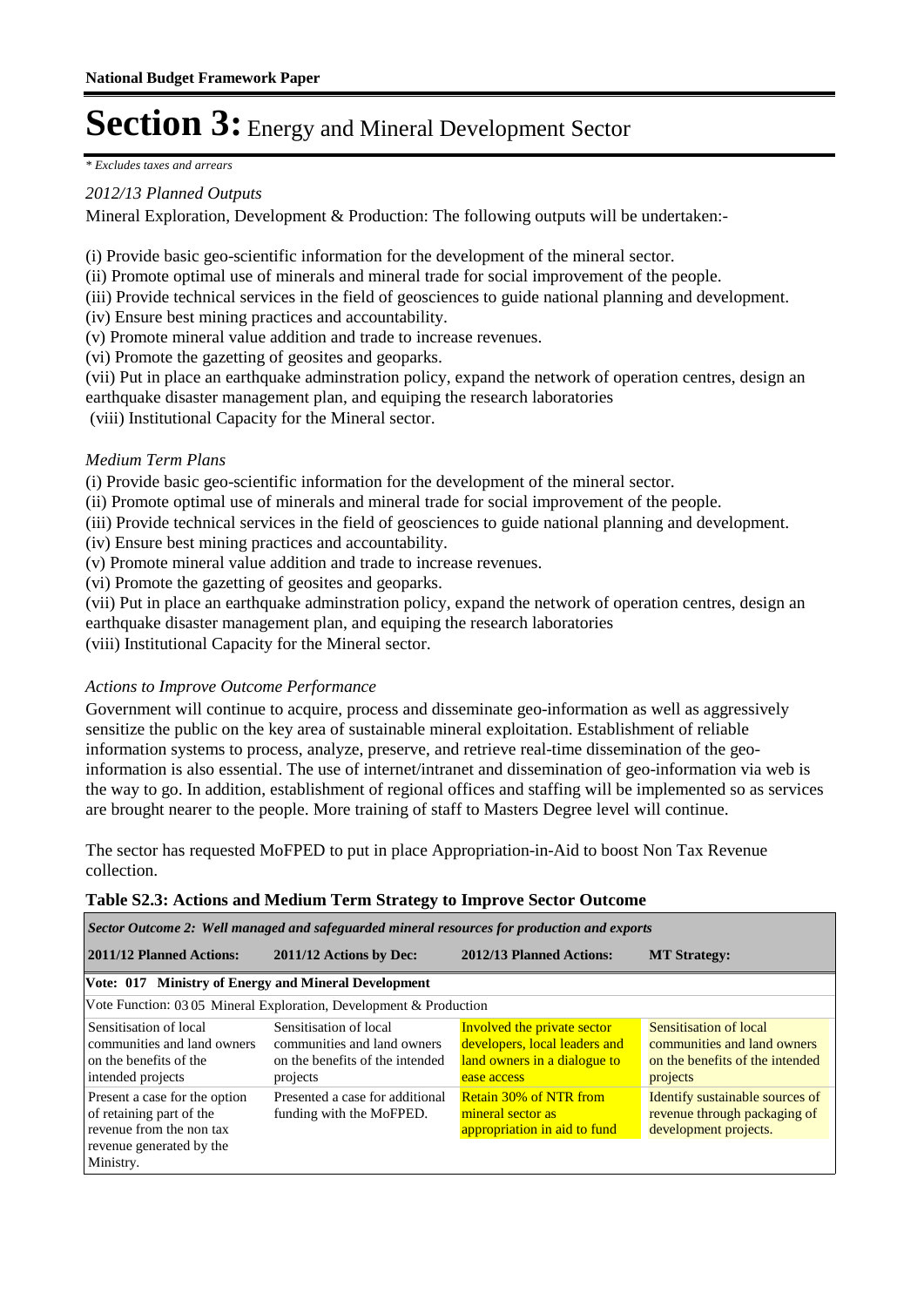#### **(iii) Outcome 3: A well managed and safe guarded petroleum, Oil and gas resource chain for sustainable development**

#### *Status of Sector Outcomes*

The table below sets out the status of sector outcomes in terms of key sector outcome indicators.

#### **Table S2.1: Sector Outcome Indicators**

| Outcome 3: A well managed and safe guarded petroleum, Oil and gas resource chain for sustainable development |                 |                 |                             |  |  |  |
|--------------------------------------------------------------------------------------------------------------|-----------------|-----------------|-----------------------------|--|--|--|
| <b>Outcome and Outcome Indicator</b>                                                                         | <b>Baseline</b> | 2012/13 Target  | <b>Medium Term Forecast</b> |  |  |  |
| Oil and Gas Production (Number of barrels per day).                                                          | 0(2009)         | 4000            | 4000(2011)                  |  |  |  |
| Number of oil wells successfully drilled and<br>appraised.                                                   | 10(2009)        | $\overline{14}$ | 5(2011)                     |  |  |  |
| Amount of oil and gas discovered (barrels of oil<br>equivalent)                                              | 2.0(2009)       | 2.2             | 2.5(2015)                   |  |  |  |
| Amount of oil and gas discovered                                                                             | 0               |                 |                             |  |  |  |

#### *Performance for the first half of the 2011/12 financial year*

Petroleum Exploration and Production Development: Government continued to support efforts to promote petroleum exploration in Uganda. Investment in this sector by December 2010 was in the order of US\$ 1.5 billion and is expected to increase when the development and production phases commence. To date, five out of the ten exploration areas in the Albertine Graben are licensed to various companies.

Seismic and drilling operations: Tullow Oil, the licensee of Exploration Area (EA) 2 continued to appraise fields discovered in EA 2 through appraisal drilling and carried out 2D and 3D seismic surveys in the area, with a view of properly defining the discoveries in this area and also aid in the planning for production of crude oil. In Exploration Area 5, Neptune Petroleum (U) Ltd contracted ArkeX of UK to acquire 8,411 flight line km of aerial gravity gradiometry (FTG) and magnetic data. Interpretation of the FTG data was undertaken. In Exploration Area 4B, Dominion Petroleum completed the drilling of Ngaji-1, the first exploration well in Lake Edward. The well was not a discovery and it was plugged and abandoned. The company is evaluating the findings in Ngaji-1 well plus the earlier acquired seismic data in preparation to acquire more seismic data in the area.

Drilling operations: Seven (7) appraisal wells Ngiri-2, Mpyo-1, Kigogole-2, Kigogole-4, Kigogole-5, Nsoga-5 and one (1) exploration well Ngaji-1 were drilled. All these wells except for Ngaji-1 encountered hydrocarbons. A cumulative total of 48 wells have so far been drilled in the country and 44 out of these have encountered hydrocarbons, hence maintaining a very high (91%) technical success rate. The country's petroleum potential continued to be promoted and more companies continued to express interest in acquiring petroleum exploration acreage in the country.

Drafting the new Petroleum Bill continued and a number of stakeholder consultations on the draft Bill were undertaken.

On Capacity Building in the Oil and Gas sector, five members of staff commenced MSc. Petroleum studies in the disciplines of Geochemistry, Geoscience and Engineering at various universities abroad. The work on creation of Petroleum Institutions continued.

Government continued its role of monitoring oil companies' activities in the respective licensed areas/blocks. Two appraisal wells in EA 2 were successfully drilled while seismic data was acquired in EA 1 and EA 2A.

On petroleum refining, Government continued to review the feasibility study report with the view of beginning preparations for promotional meetings for the refinery.

On early production program, preparations for the development of the Nzizi-gas power project continued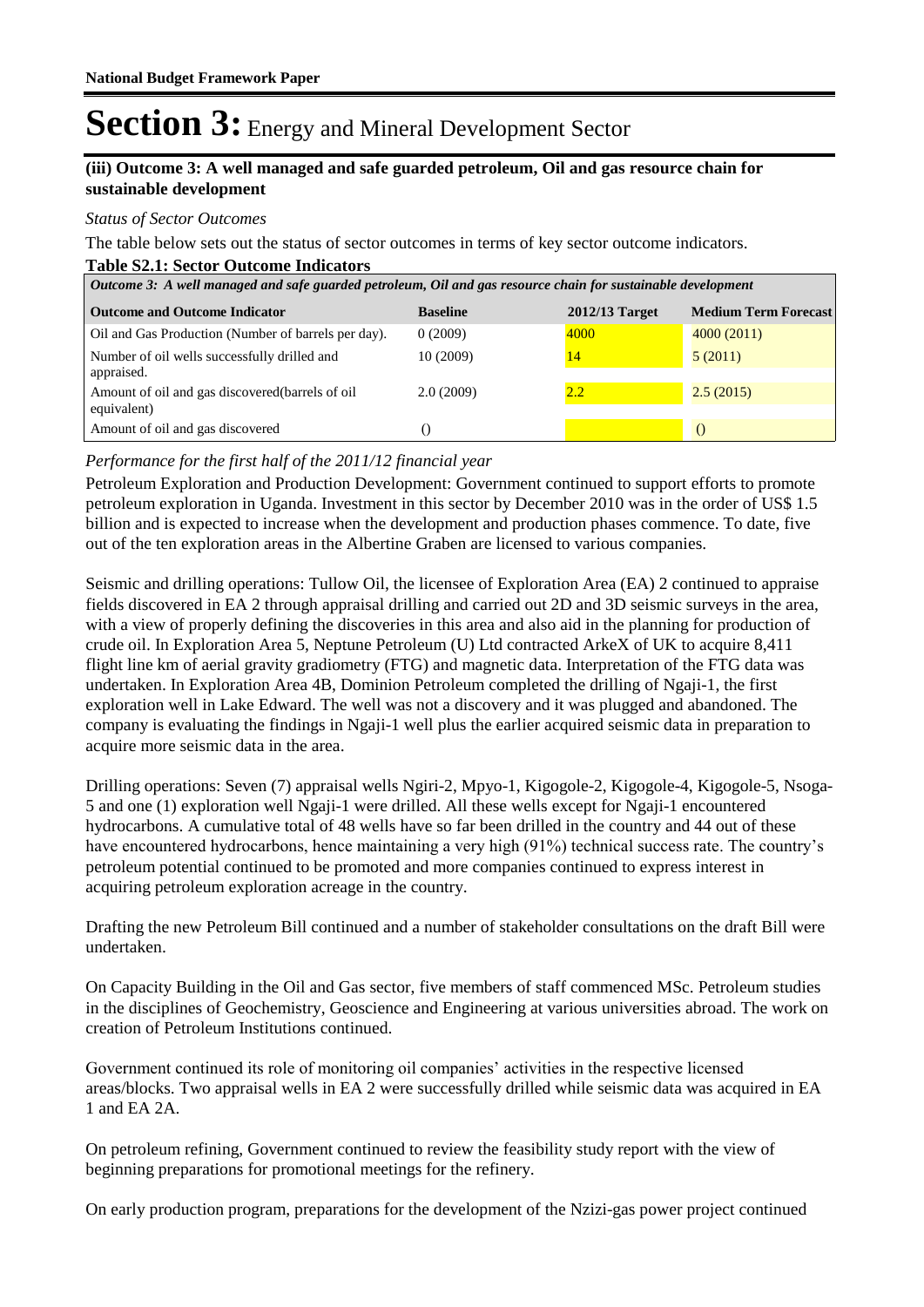On the Communication Strategy for the Oil and Gas sector in the country, radio talk shows and familiarization visits to the exploration areas continued to be undertaken by the Ministry officials. Consultancy to implement the communication strategy continued while workshops on petroleum operations between Government and the Civil Society Organizations were held.

The 1st phase of the construction of the Petroleum Data Centre, office accommodation and Core Store was completed.

Petroleum Supply, Infrastructure & Regulation: The Petroleum supply subsector went through a relatively smooth year in 2010 save for the month of September 2010 when erratic supplies of petrol were experienced. Crude oil prices fluctuated between US\$68 and US\$91 per barrel; while the local pump prices fluctuated between Ushs. 2,990 and Ushs. 2,350 for petrol, Ushs. 1,800 and Ushs. 2,050 for kerosene and Ushs. 2,100 and Ushs 2,400 for diesel respectively. No serious petroleum shortages were experienced in the country. Consumption henceforth increased by 9% from 1,114 million litres in 2009 to 1,209 million litres.

Licensing: In line with the Petroleum Supply (General) Regulations, 2009 which aim at streamlining the downstream petroleum sub-sector, Government issued new guidelines for licensing of operators in the sector. The guidelines require that all operators comply with Health, Safety and Environmental regulations. During the reporting period, four (4) new companies were issued with petroleum operating licenses under the Petroleum Supply (General) Regulations, 2009. Streamlining of operators in the subsector is slated for completion by December 2011.

Strategic Fuel Reserves: The Jinja Storage Tanks (JST) with a capacity of 30 million litres exists to hold national strategic fuel reserves. With a view of streamlining operations, the Ministry of Energy and Mineral Development is in process of implementing a Public-Private Partnership arrangement for its revamping, restocking and operation. Plans are in place to integrate JST into the Kenya – Uganda oil pipeline system. In the medium to long term, four (4) storage facilities will be built in Nakasongola, Gulu, Mbale and Kasese for better service delivery. Once a petroleum refinery is established in the country, this issue of strategic fuel reserves shall be even more comprehensively dealt with.

Kenya-Uganda Oil Pipeline Extension: Government is still committed to develop the Kenya – Uganda oil pipeline despite the challenges experienced in both countries of land acquisition and the need to redesign the infrastructure to cater for the future export of petroleum products from Uganda. The Project Agreements have been revised to include the aspect of reverse flow, considering the value addition policy for Uganda to set up a petroleum refinery for processing her crude oil discoveries. The pipeline developer is to take the Final Investment Decision once the Agreements are cleared by the two country's attorney offices. This process will lead to compensation of the project affected persons and thereafter construction works will commence.

Quality and Standards Monitoring: The Government continued with the fuel marking and quality monitoring program. The program promotes quality assurance and protects the market by ensuring that smuggled and transit products are not sold in the country. The non-compliance level has reduced from 29% in 2009 to 4.2% in 2010. This implies that there has been a tremendous improvement in the quality of fuel sold in the country and reduction in tax invasion. This challenge is a continuous one and therefore the program will be further strengthened. In addition, the process to develop petroleum standards has been initiated jointly between the Ministry of Energy and Mineral Development and Uganda National Bureau of Standards. This will further enhance the process of ensuring compliance of petroleum products and facilities to established quality requirements and codes of practice.

During the same period the 2nd Technical Petroleum Committee (TPC) was nominated following the end of the 1st Committee's term of office. TPC is an advisory body to the Minister on policy matters related to downstream petroleum sub-sector and is provided for in the Petroleum Supply Act, 2003.

**Table S2.2: Key 2012/13 Outputs Contributing to the Sector Outcome\***

*Outcome 3: A well managed and safe guarded petroleum, Oil and gas resource chain for sustainable development*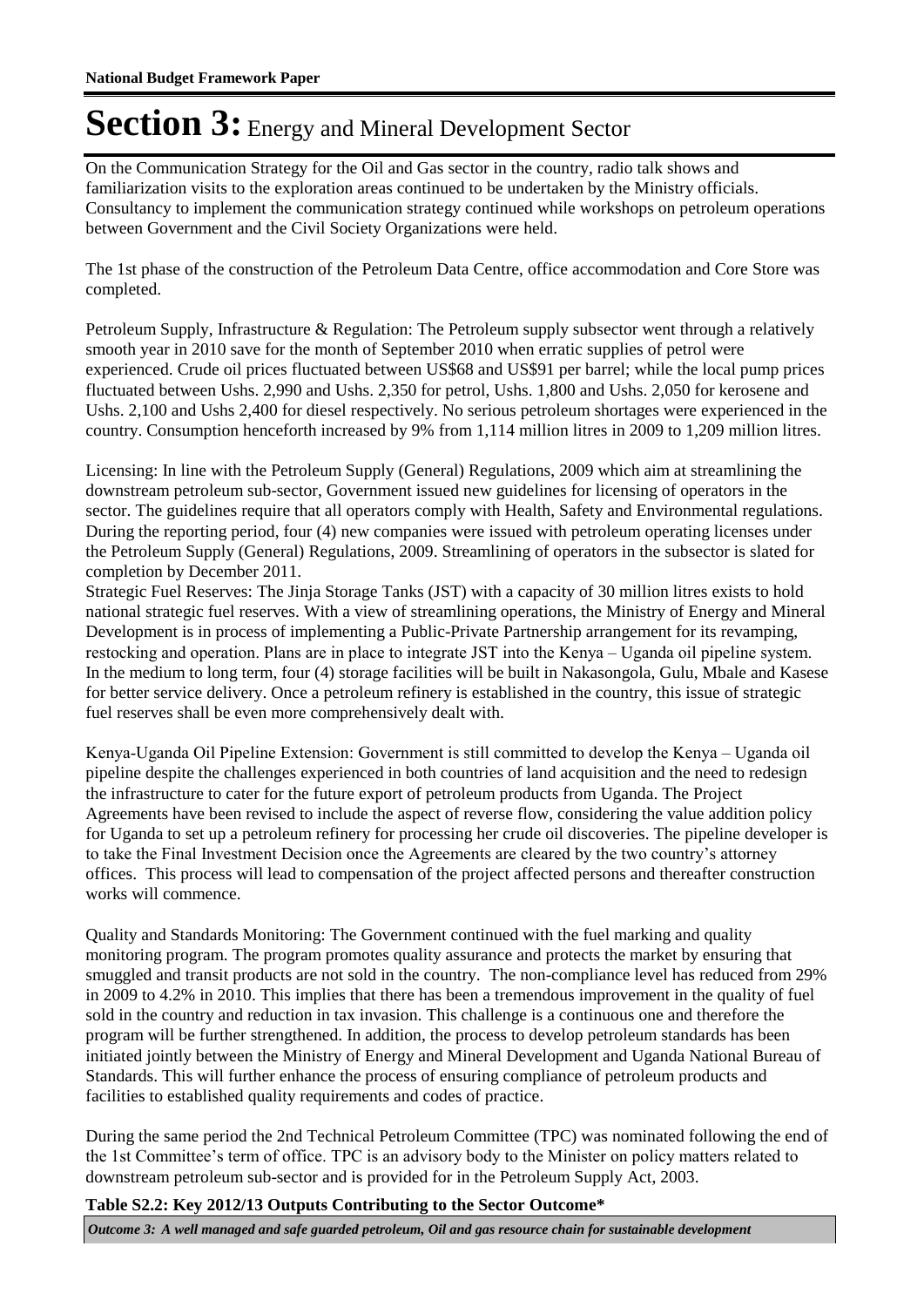| Vote, Vote Function<br><b>Key Output</b>                                                                   | <b>Approved Budget and</b><br><b>Planned outputs</b>                                                                                      | 2011/12<br><b>Spending and Outputs</b><br><b>Achieved by End Dec</b>                         | 2012/13<br><b>Proposed Budget and</b><br><b>Planned Outputs</b>                                                            |
|------------------------------------------------------------------------------------------------------------|-------------------------------------------------------------------------------------------------------------------------------------------|----------------------------------------------------------------------------------------------|----------------------------------------------------------------------------------------------------------------------------|
|                                                                                                            | Vote: 017 Ministry of Energy and Mineral Development                                                                                      |                                                                                              |                                                                                                                            |
|                                                                                                            | Vote Function:0303 Petroleum Exploration, Development & Production                                                                        |                                                                                              |                                                                                                                            |
| <b>Output: 030303</b>                                                                                      | Capacity Building for the oil & gas sector                                                                                                |                                                                                              |                                                                                                                            |
| Description of Outputs:                                                                                    | Three more staff to commence<br>M.Sc. Studies:                                                                                            | Seven (7) members of staff<br>continued with their masters<br>degrees in various science     | Six (6) members of staff will<br>commenced MSc. Studies in<br>Petroleum Geoscience,                                        |
|                                                                                                            | New Petroleum institutions in<br>place, up and running.                                                                                   | fields.                                                                                      | <b>Engineering and Refinery</b><br>Design.                                                                                 |
|                                                                                                            |                                                                                                                                           | Creation of new petroleum<br>institutions in progress and<br>awaiting the new laws.          |                                                                                                                            |
| Performance Indicators:                                                                                    |                                                                                                                                           |                                                                                              |                                                                                                                            |
| Status on creation of the<br>Petroleum Directorate, the<br>Petroleum Authority and<br>National Oil Company | 100                                                                                                                                       | 30                                                                                           | 100                                                                                                                        |
| Number of staff trained                                                                                    | 3                                                                                                                                         | $\overline{7}$                                                                               | 6                                                                                                                          |
| Output Cost (UShs bn):                                                                                     | 6.238                                                                                                                                     | 0.000                                                                                        | 5.859                                                                                                                      |
| <b>Output: 030304</b>                                                                                      | <b>Monitoring Upstream petroleum activities</b>                                                                                           |                                                                                              |                                                                                                                            |
| Description of Outputs:                                                                                    | wells to be drilled and<br>additional seismic data to be                                                                                  | More exploration and appraisal Four (4) appraisal wells were<br>successfully drilled in EA1. | <b>Monitoring drilling of</b><br>exploration wells in EA4B and<br>EA5.                                                     |
|                                                                                                            | acquired in EA1, EA2, EA4B<br>and EA5.                                                                                                    | Extended Well Testing (EWT)<br>was completed at Kigogole-1<br>and Kigogole-3 in EA2 for      | Monitor drilling of appraisal<br>and development wells in EA1,<br>EA2 and EA3A.                                            |
|                                                                                                            | Production of energy from the<br>Nzizi gas project and EWT.<br>Acquisition of 314 sq km of 3D<br>seismic data in EA2 to be<br>completced. | thermal power.                                                                               | Monitor acquisition of more<br>seismic data in EA4B.<br>Commence government's<br>participation in petroleum<br>production. |
| Performance Indicators:                                                                                    |                                                                                                                                           |                                                                                              |                                                                                                                            |
| Number of line (km) of<br>seismic data acquired.                                                           | 800                                                                                                                                       | 311                                                                                          | 1000                                                                                                                       |
| % of petroleum exploration<br>programmes monitored                                                         | 100                                                                                                                                       | 100                                                                                          | 100                                                                                                                        |
| Number of wells drilled                                                                                    | 10                                                                                                                                        | $\overline{4}$                                                                               | 14                                                                                                                         |
| Output Cost (UShs bn):                                                                                     | 2.768                                                                                                                                     | 0.000                                                                                        | 1.800                                                                                                                      |
| Output: 030305                                                                                             |                                                                                                                                           | Develop and implement a communication strategy for oil $\&$ gas in the country               |                                                                                                                            |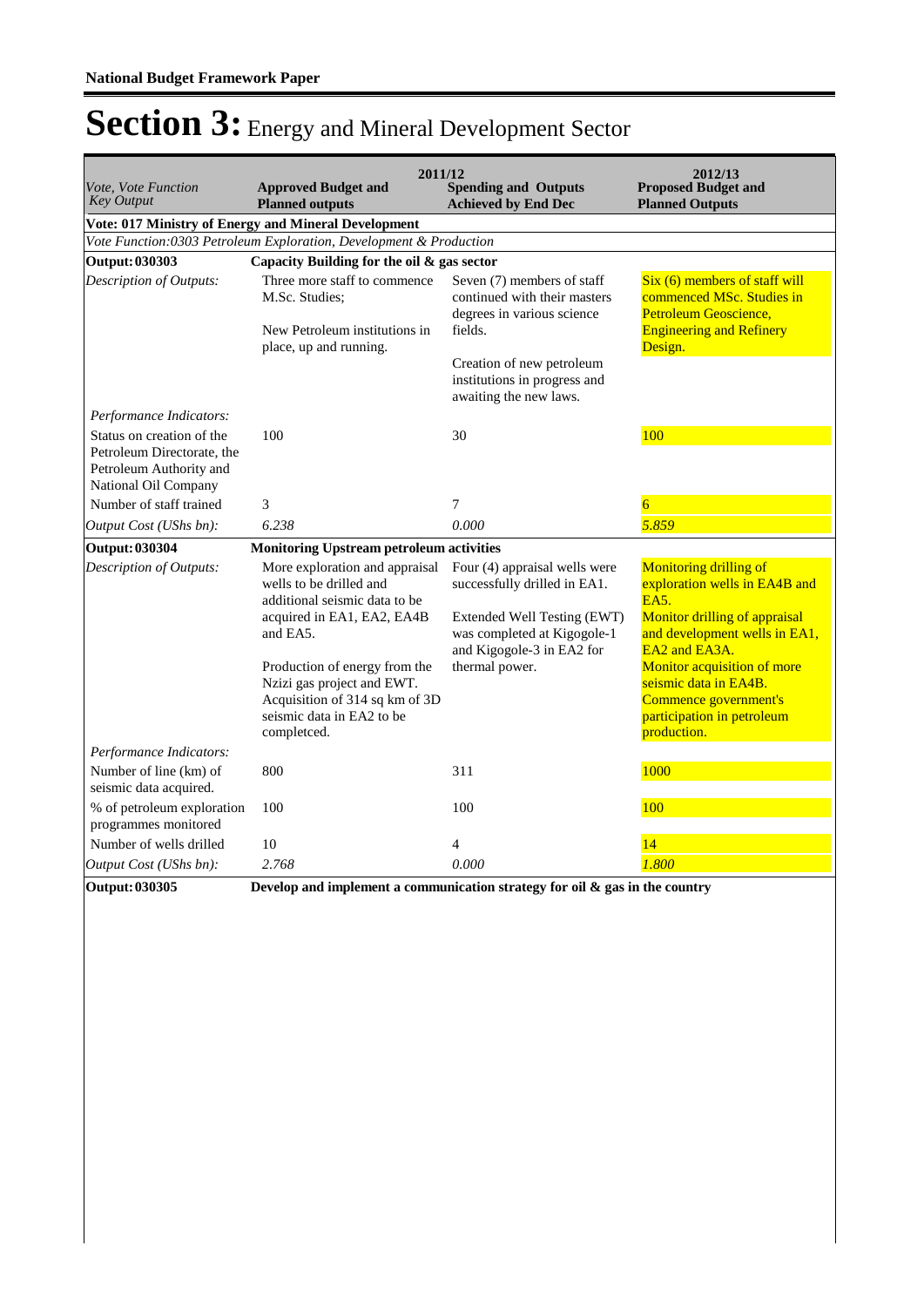*Outcome 3: A well managed and safe guarded petroleum, Oil and gas resource chain for sustainable development*

| Vote, Vote Function<br><b>Key Output</b>                                                                                     | 2011/12<br><b>Approved Budget and</b><br><b>Planned outputs</b>                                                                                                                                                                                       | <b>Spending and Outputs</b><br><b>Achieved by End Dec</b>                                                                                                                                                                                                                        | 2012/13<br><b>Proposed Budget and</b><br><b>Planned Outputs</b>                                                                                                                                                                                                                      |
|------------------------------------------------------------------------------------------------------------------------------|-------------------------------------------------------------------------------------------------------------------------------------------------------------------------------------------------------------------------------------------------------|----------------------------------------------------------------------------------------------------------------------------------------------------------------------------------------------------------------------------------------------------------------------------------|--------------------------------------------------------------------------------------------------------------------------------------------------------------------------------------------------------------------------------------------------------------------------------------|
| Description of Outputs:                                                                                                      | Communication strategy in<br>place. More information on<br>petroleum activities<br>disseminated.                                                                                                                                                      | Ministry officials interacted<br>with the public and Civil society<br>organizations through through a<br>total of twenty one (21)<br>sensitization workshops and<br>Stakeholders' Forum, radio talk<br>shows held Nwoya, Buliisa,<br>Kiryandongo, Nebbi, Kibaale<br>and Kampala. | A website on Petroleum<br><b>Exploration Development and</b><br>Production operations to be<br>maintained.<br>Twelve (12) radio talk shows to<br>be held in Kla and towns within<br>the Albertine Graben.<br>Continue to dialogue with<br>CSOs, the media and other<br>stakeholders. |
| Performance Indicators:                                                                                                      |                                                                                                                                                                                                                                                       |                                                                                                                                                                                                                                                                                  |                                                                                                                                                                                                                                                                                      |
| Number of Exploration<br>Areas and people visited and<br>sensitized on petroleum<br>exploration and production<br>activities | 5                                                                                                                                                                                                                                                     | 5                                                                                                                                                                                                                                                                                | 5                                                                                                                                                                                                                                                                                    |
| % of stakeholder<br>communities consulted                                                                                    | 50                                                                                                                                                                                                                                                    | 40                                                                                                                                                                                                                                                                               | 50                                                                                                                                                                                                                                                                                   |
| Number of workshops, radio 20<br>talk shows, and publications<br>undertaken                                                  |                                                                                                                                                                                                                                                       | 21                                                                                                                                                                                                                                                                               | 30                                                                                                                                                                                                                                                                                   |
| Output Cost (UShs bn):                                                                                                       | 0.102                                                                                                                                                                                                                                                 | 0.000                                                                                                                                                                                                                                                                            | 0.640                                                                                                                                                                                                                                                                                |
| <b>Output: 030380</b>                                                                                                        | <b>Oil Refinery Construction</b>                                                                                                                                                                                                                      |                                                                                                                                                                                                                                                                                  |                                                                                                                                                                                                                                                                                      |
| Description of Outputs:                                                                                                      | Land for refinery and related<br>infrastrucuture identified and<br>acquired.<br>Legal and regulatory framework Environment consultant<br>for oil refining and related<br>infrastructure.<br>Capacity building and training<br>in refinery development | Land for refinery and related<br>infrastructure identified and the<br>boundary drawn.<br>The procurement for<br>commenced (now about 30%).<br>Procurement of RAP consultant<br>was underway.<br>Two staff sent for training                                                      | Land for refinery and<br>supporting infrastructure<br>acquired.<br><b>FEED</b> commenced<br><b>Transaction advisory services</b><br>commenced.<br><b>Logistics Assessment study</b><br>undertaken.<br><b>Baseline survey for</b><br>environmental impact<br>concluded.               |
| Performance Indicators:                                                                                                      |                                                                                                                                                                                                                                                       |                                                                                                                                                                                                                                                                                  |                                                                                                                                                                                                                                                                                      |
| Status of land acquisition<br>foor oil refinery infrastructure                                                               | 3. RAP studies                                                                                                                                                                                                                                        |                                                                                                                                                                                                                                                                                  | 4. RAP Implementation                                                                                                                                                                                                                                                                |
| Status of 1 oil refinery<br>development                                                                                      | 2. Enviromental and Social<br><b>Impact Studies</b> (ESIA)                                                                                                                                                                                            |                                                                                                                                                                                                                                                                                  | 6. Front End Enginering<br>Designs (FEED)                                                                                                                                                                                                                                            |
| Status of compensation for<br>land claimants under<br><b>Resettlement Action Plan</b><br>(RAP)                               | 3. RAP studies                                                                                                                                                                                                                                        |                                                                                                                                                                                                                                                                                  | 4. RAP Implementation                                                                                                                                                                                                                                                                |
| <b>Status of Environmental</b><br>Impact Assesment completed                                                                 | 20                                                                                                                                                                                                                                                    | 30                                                                                                                                                                                                                                                                               | 100                                                                                                                                                                                                                                                                                  |
| Output Cost (UShs bn):                                                                                                       | 14.858                                                                                                                                                                                                                                                | 0.000                                                                                                                                                                                                                                                                            | 13.515                                                                                                                                                                                                                                                                               |
|                                                                                                                              | Vote Function:0304 Petroleum Supply, Infrastructure and Regulation                                                                                                                                                                                    |                                                                                                                                                                                                                                                                                  |                                                                                                                                                                                                                                                                                      |
| <b>Output: 030402</b>                                                                                                        | Management and Monitoring of petroleum supply Industry                                                                                                                                                                                                |                                                                                                                                                                                                                                                                                  |                                                                                                                                                                                                                                                                                      |
|                                                                                                                              |                                                                                                                                                                                                                                                       |                                                                                                                                                                                                                                                                                  |                                                                                                                                                                                                                                                                                      |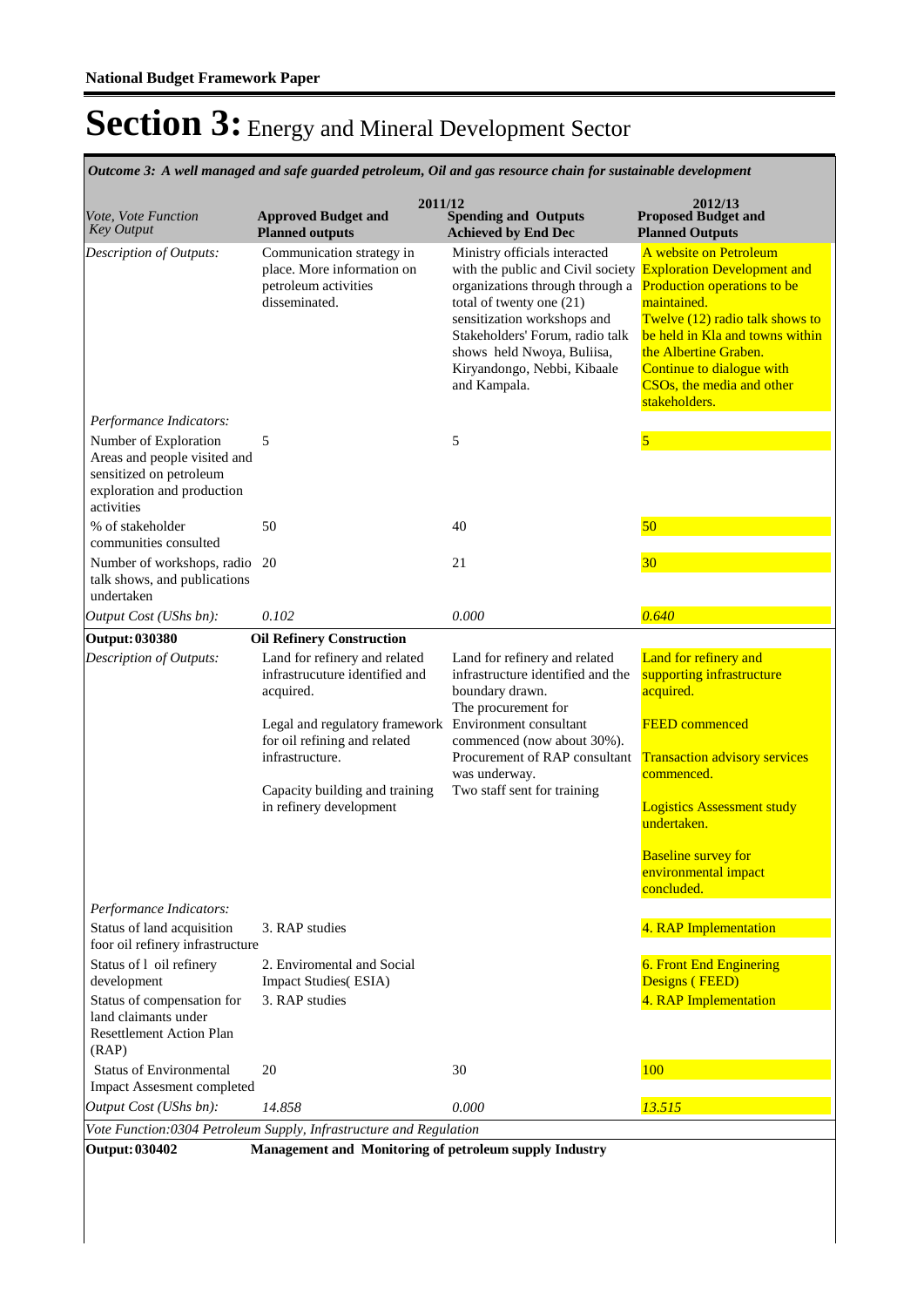*Outcome 3: A well managed and safe guarded petroleum, Oil and gas resource chain for sustainable development*

| Vote, Vote Function<br><b>Key Output</b>                                                     | 2011/12<br><b>Approved Budget and</b><br><b>Planned outputs</b> | <b>Spending and Outputs</b><br><b>Achieved by End Dec</b>                                                                         | 2012/13<br><b>Proposed Budget and</b><br><b>Planned Outputs</b> |
|----------------------------------------------------------------------------------------------|-----------------------------------------------------------------|-----------------------------------------------------------------------------------------------------------------------------------|-----------------------------------------------------------------|
| Description of Outputs:                                                                      | - Petroleum supply market<br>operations monitored.              | - Ten Operating licenses and 3<br>Construction Permits issued.<br>- 24 audits and 14 EIA reports                                  | - Petroleum supply market<br>operations monitored.              |
|                                                                                              | - Petroleum standards enforced,                                 | reviewed<br>-Quarterly report on petroleum                                                                                        | - Petroleum standards enforced,                                 |
|                                                                                              | - Compliance with applications<br>for new applicants evalauted. | products quality produced.<br>- 2451 samples analysed 2340<br>passed<br>- Fuel marking supervised and<br>program reports in place | - Compliance with applications<br>for new applicants evalauted. |
| Performance Indicators:<br>% of petroleum facilities<br>monitored conforming to<br>standards | 100                                                             | 25                                                                                                                                | 100                                                             |
| Herfindahl Index (HI) of<br>market Competitiveness                                           | 0.1                                                             | 0.13                                                                                                                              | 0.1                                                             |
| Output Cost (UShs bn):                                                                       | 0.427                                                           | 0.000                                                                                                                             | 0.441                                                           |
| <b>Output: 030405</b>                                                                        | <b>Development of Petroleum Refinery and Processing</b>         |                                                                                                                                   |                                                                 |
| Description of Outputs:                                                                      |                                                                 | salaries of staff dully paid                                                                                                      |                                                                 |
| Output Cost (UShs bn):                                                                       | 0.013                                                           | 0.000                                                                                                                             | 0.013                                                           |
| <b>Output: 030406</b>                                                                        | Kenya - Uganda - Rwanda Oil pipelines                           |                                                                                                                                   |                                                                 |
| Description of Outputs:                                                                      | Project activities coordinated                                  | Still awaiting Allocation of<br>Funds to compensate the<br>Project Affected Persons(PAPS)                                         |                                                                 |
| Output Cost (UShs bn):                                                                       | 0.057                                                           | 0.000                                                                                                                             | 0.057                                                           |

*\* Excludes taxes and arrears*

#### *2012/13 Planned Outputs*

The sector will continue to implement the National Oil and Gas Policy by undertaking the following activities: -

(i) Promote the Country's petroleum potential and prepare a licensing round;

(ii) Coordinate the formulation of a new petroleum bill;

(iii) Buid Capacity of the Oil and Gas sector through formal and informal training;

(iv) Monitor the exploration for oil and gas together with appraisal of the discovered oil and gas fields;

(v) Define and implement the National Content in the Oil and Gas Sector;

(vi) Development and Implementation of a Communication strategy for the Oil and Gas Sector; and

(vii) Participate in Regional initiatives.

Petroleum Supply, Infrastructure & Regulation: The following outputs will be undertaken:-

(i) Develop Petroleum facility standards and product specification;

- (ii) Monitor the petroleum supply Industry;
- (iii) Maintain the National Petroleum Information System;
- (iv) Enforce Operational Standards and carry out laboratory testing of petroleum products;
- (v) Coordinate the development of Petroleum Refinery and Processing; and

(vi) Commence the construction of the Kenya - Ugandaoil pipeline and undertake the feasibility study for the Uganda - Rwanda Oil pipeline.

*Medium Term Plans*

Petroleum Exploration, Development and Production: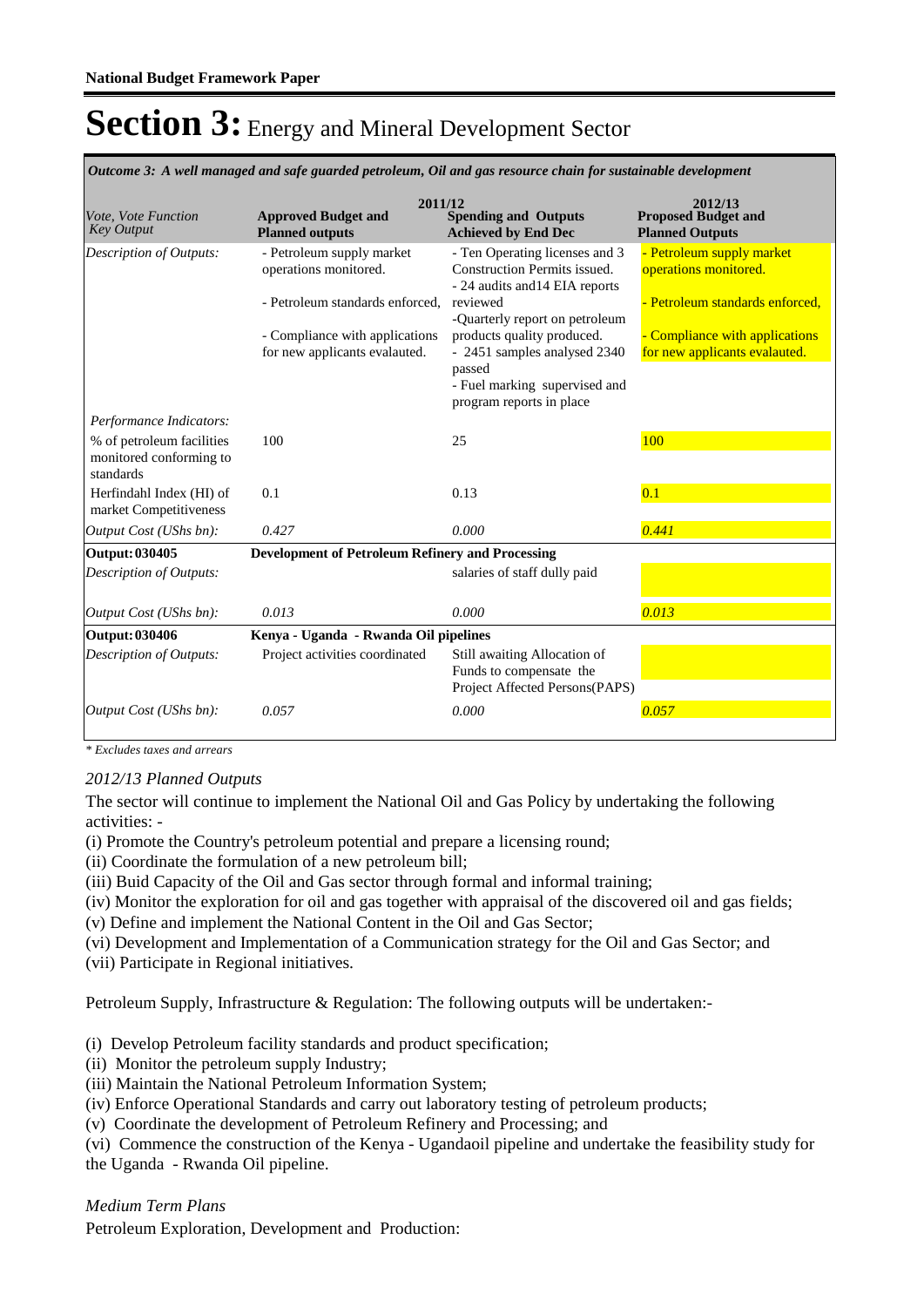The sector will continue to implement the oil and gas policy over the medium term, this will involve undertaking the following:-

- (i) Promote the Country's petroleum potential and licensing;
- (ii) Coordinate the implementation of the oil and gas regulations in the sector;
- (iii) Build Capacity of the Oil and Gas sector;
- (iv) Monitor the Upstream petroleum activities;
- (v) Develop and Implement a Communication strategy for the Oil and Gas Sector in the country; and
- (vi) Participate in Regional initiatives.

#### Petroleum Supply, Infrastructure & Regulation

- (i) Update the downstream Petroleum Policy, and Regulation;
- (ii) Monitor the petroleum supply Industry for compliance;
- (iii) Maintenance of National Petroleum Information System;
- (iv) Operational Standards and laboratory testing of petroleum products;
- (v) Development of Petroleum Refinery and Processing;
- (vi) Kenya Uganda Rwanda Oil pipelines commissioned; and
- (vii) Strategic National Petroleum Reserves developed.

#### *Actions to Improve Outcome Performance*

The sector commenced fresh registration of all petroleum installations and operations and the response is good. We are now finalizing the procurement process for refurbishing and restocking of Jinja Storage Tanks. The sector has enhanced monitoring the industry under the Fuel Marking and Quality Control Programme. In addition, the sector is enforcing the legal requirement that all Oil Marketing Companies should maintain stocks of 10 days as operating reserve on their part. These have worked well to stabilize the supply of products.

The Oil Pipeline still faces a challenge of acquiring land for wayleaves and we are discussing with the investor, TAMOIL, to have them take over the funding of land acquisition on a carried-interest basis.

| Sector Outcome 3: A well managed and safe guarded petroleum, Oil and gas resource chain for sustainable development                           |                                                                                                                                                                                                                  |                                                                                                                                                     |                                                                               |  |  |  |  |
|-----------------------------------------------------------------------------------------------------------------------------------------------|------------------------------------------------------------------------------------------------------------------------------------------------------------------------------------------------------------------|-----------------------------------------------------------------------------------------------------------------------------------------------------|-------------------------------------------------------------------------------|--|--|--|--|
| <b>2011/12 Planned Actions:</b>                                                                                                               | 2011/12 Actions by Dec:                                                                                                                                                                                          | 2012/13 Planned Actions:                                                                                                                            | <b>MT</b> Strategy:                                                           |  |  |  |  |
| Vote: 017 Ministry of Energy and Mineral Development                                                                                          |                                                                                                                                                                                                                  |                                                                                                                                                     |                                                                               |  |  |  |  |
|                                                                                                                                               | Vote Function: 03 03 Petroleum Exploration, Development & Production                                                                                                                                             |                                                                                                                                                     |                                                                               |  |  |  |  |
| Continued strengthening of<br>the institutional capacity;<br>three more technical staff to<br>commence M.Sc. Degrees in<br>Petroleum studies. | Six technical Staff<br>undertaking M.Sc. Degrees in<br>Petroleum studies.<br>Implemetantion of the<br>National participation and<br>local content strategy by both<br>Government and oil<br>companies commenced. | Six technical staff commence<br><b>MSc. Programs in Petroleum</b><br>Studies and other strategic<br>training programs undertaken.                   | Continued strengthening of<br>the institutional capacity                      |  |  |  |  |
| New Petroleum Law in place.                                                                                                                   | Drafting of oil and gas<br>Resource Management and<br>Value addition bills<br>concluded, submitted to<br>Cabinet, reviewed and passed.                                                                           | Development of the attendant<br>regulations and guidelines.<br><b>Revision of the Model</b><br><b>Production Sharing</b><br><b>Agreement (PSA).</b> | Continue the implementation<br>of the oil and gas policy and<br>legislations. |  |  |  |  |
| Vote Function: 0304 Petroleum Supply, Infrastructure and Regulation                                                                           |                                                                                                                                                                                                                  |                                                                                                                                                     |                                                                               |  |  |  |  |

#### **Table S2.3: Actions and Medium Term Strategy to Improve Sector Outcome**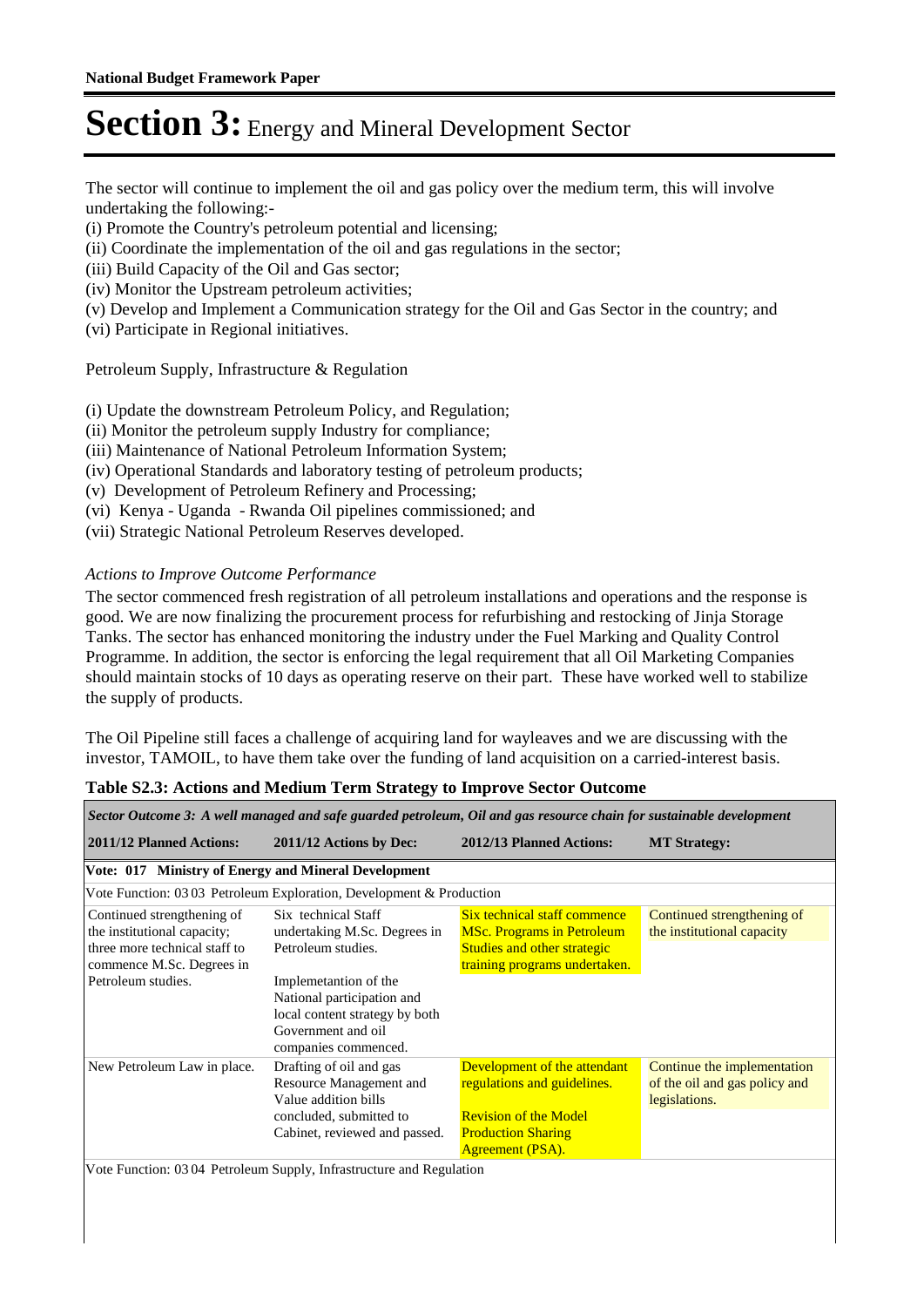*Sector Outcome 3: A well managed and safe guarded petroleum, Oil and gas resource chain for sustainable development*

| 2011/12 Planned Actions:      | 2011/12 Actions by Dec:        | 2012/13 Planned Actions:     | <b>MT Strategy:</b>          |
|-------------------------------|--------------------------------|------------------------------|------------------------------|
| Promotion of the              | Assessment of the cost of      | - Work out modalities for    | - Work out modalities for    |
| development of the Kenya-     | transportation through the     | using the southern route     | using the southern route     |
| Uganda oil pipeline.          | southern route was considered  | - Develop and stock the fuel | - Develop and stock the fuel |
|                               |                                | reserves and connect them to | reserves and connect them to |
|                               |                                | the pipeline network.        | the pipeline network.        |
| Operationalising the JST      | Presented a budgetary request  | <b>Continued Restocking</b>  | <b>Continued Restocking</b>  |
| tanks through a PPP           | to the MoFPED for              | Capacity building            | Capacity building            |
| arrangement, commencement     | refurbishing, construction and |                              |                              |
| of the feasibility study for  | stocking 4 regional reserves.  | Develop and utilise national | Develop and utilise national |
| inland distribution and       | GoU also initiated a           | strategic reserves           | strategic reserves           |
| storage of petroleum products | procurement process for PPP    |                              |                              |
|                               | arrangement to run the Jinja   |                              |                              |
|                               | Storage Tanks(JST)             |                              |                              |

#### **(iv) Efficiency of Sector Budget Allocations**

#### **Table S2.4: Allocations to Key Sector and Service Delivery Outputs over the Medium Term**

|                                 | $(i)$ Allocation (Shs Bn) |       |                                         | ( <i>ii</i> ) % Sector Budget |          |          |          |                                 |
|---------------------------------|---------------------------|-------|-----------------------------------------|-------------------------------|----------|----------|----------|---------------------------------|
| <b>Billion Uganda Shillings</b> |                           |       | 2011/12 2012/13 2013/14 2014/15         |                               |          |          |          | 2011/12 2012/13 2013/14 2014/15 |
| <b>Key Sector</b>               |                           |       | $1,205.0$ $1,278.6$ $1,476.3$ $1,404.1$ |                               | $91.3\%$ | $90.7\%$ | 85.1%    | 84.0%                           |
| Service Delivery                | 361.5                     | 245.6 | 307.4                                   | 238.1                         | $27.4\%$ | $17.9\%$ | $17.7\%$ | $14.2\%$                        |

#### **Table S2.5: Key Unit Costs of Services in the Sector (Shs '000)**

| <b>Unit Cost</b><br><b>Description</b>                                                                 | <b>Actual</b><br>2010/11 | <b>Planned</b><br>2011/12 | <b>Proposed</b><br>2012/13 | <b>Costing Assumptions and Reasons for any Changes</b><br>and Variations from Plan                                                                                                                   |
|--------------------------------------------------------------------------------------------------------|--------------------------|---------------------------|----------------------------|------------------------------------------------------------------------------------------------------------------------------------------------------------------------------------------------------|
| Vote: 017 Ministry of Energy and Mineral Development                                                   |                          |                           |                            |                                                                                                                                                                                                      |
| Vote Function:0301 Energy Planning, Management & Infrastructure Dev't                                  |                          |                           |                            |                                                                                                                                                                                                      |
| Cost per Mega Watt<br>hour (MWh) of thermal<br>generated electricity                                   | 318,827                  | 318,827                   | 318,827                    | The cost represents the energy price per MW geerated<br>at Aggreko Mutundwe Plant priced at USD 160.78 per<br>MWh, calculated at a base price of $1US = 1980US$ hs<br>(Feb 2009 prices)              |
| Cost per kilo Watt hour<br>(kWh) sold by the<br>system operator<br>UETCL to the energy<br>distributors | 348                      | 348                       | 235                        | The cost represents the peak hour cost of electricity<br>transmitted by UETCL                                                                                                                        |
| Vote Function:0302 Large Hydro power infrastructure                                                    |                          |                           |                            |                                                                                                                                                                                                      |
| Cost per Mega Watt of<br>electricity produced per<br>hour by a large hydro<br>power station            | 36,744                   | 37,907                    | 25,000                     | Approved energy tariff for the power generated at the<br>Nalubaale - Kiira operated by a concessionaire                                                                                              |
| Vote Function: 0305 Mineral Exploration, Development & Production                                      |                          |                           |                            |                                                                                                                                                                                                      |
| Cost per line kilometre<br>of aeroborne<br>geophysical data                                            | 17,500                   | 17,500                    | 17,500                     | Total survey cost under the Sustainable Management<br>of Mineral Resources Project 2006 - 2011 of USD<br>5.005 million for 632,681 line kilometres covered;<br>averaged USD 7.911 per line kilometre |

#### **(v) Sector Investment Plans**

#### **Table S2.6: Allocations to Capital Investment over the Medium Term**

|                                           | $(i)$ Allocation (Shs Bn) |         |                                 | $(ii)$ % Sector Budget |               |                         |           |           |
|-------------------------------------------|---------------------------|---------|---------------------------------|------------------------|---------------|-------------------------|-----------|-----------|
| <b>Billion Uganda Shillings</b>           |                           |         | 2011/12 2012/13 2013/14 2014/15 |                        |               | 2011/12 2012/13 2013/14 |           | 2014/15   |
| Consumption Expendture (Outputs Provided) | 95.8                      | 115.7   | 217.0                           | 349.8                  | $7.3\%$       | $8.4\%$                 | 12.5%     | $20.9\%$  |
| Grants and Subsidies (Outputs Funded)     | 367.9                     | 163.1   | 328.4                           | 123.2                  | 27.9%         | 11.9%                   | 18.9%     | $7.4\%$   |
| Investment (Capital Purchases)            | 856.3                     | 1.095.8 |                                 | $1.190.0$ $1.199.1$    | 64.9%         | $79.7\%$                | 68.6%     | 71.7%     |
| <b>Grand Total</b>                        | 1,320.0                   |         | $1,374.5$ $1,735.5$ $1,672.1$   |                        | <b>100.0%</b> | $100.0\%$               | $100.0\%$ | $100.0\%$ |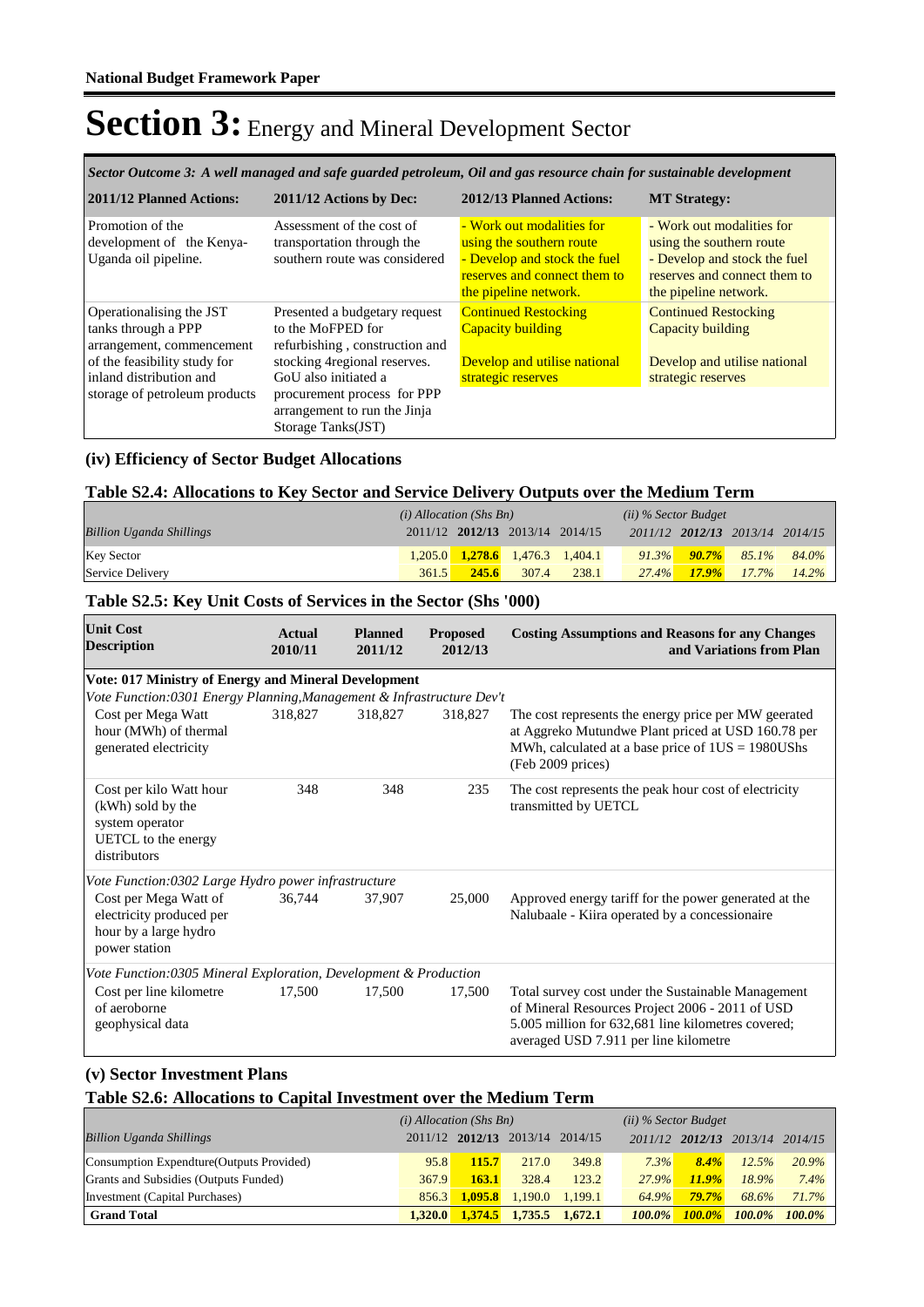|                                                     | <b>Table S2.7: Major Capital Investments</b>                                                  |                                                                           |                                                                                                                                                                             |                                                                           |
|-----------------------------------------------------|-----------------------------------------------------------------------------------------------|---------------------------------------------------------------------------|-----------------------------------------------------------------------------------------------------------------------------------------------------------------------------|---------------------------------------------------------------------------|
| Project                                             |                                                                                               | 2011/12                                                                   |                                                                                                                                                                             | 2012/13                                                                   |
| <b>Vote Function Output</b><br><b>UShs Thousand</b> |                                                                                               | <b>Approved Budget, Planned</b><br><b>Outputs (Quantity and Location)</b> | <b>Actual Expenditure and</b><br><b>Outputs by December</b><br>(Quantity and Location)                                                                                      | <b>Proposed Budget, Planned</b><br><b>Outputs (Quantity and Location)</b> |
| Vote:                                               | 017                                                                                           | <b>Ministry of Energy and Mineral Development</b>                         |                                                                                                                                                                             |                                                                           |
|                                                     | <b>Vote Function:</b><br>0301                                                                 | Energy Planning, Management & Infrastructure Dev't                        |                                                                                                                                                                             |                                                                           |
|                                                     | Project 0325 Energy for Rural Transformation II                                               |                                                                           |                                                                                                                                                                             |                                                                           |
|                                                     | 030177 Purchase of<br><b>Specialised</b><br>Machinery &                                       | Procurement and Installation of<br>a plotter for GIS lab                  | Procurement of the test bench<br>commenced and is in progress<br>with Donor                                                                                                 | Procurement and Installation of<br>a plotter for GIS lab                  |
|                                                     | Equipment                                                                                     | Procure 2 laptops for GIS lab                                             | Funding.Procurement of items<br>for the GIS Lab done under                                                                                                                  | Procure 2 laptops for GIS lab                                             |
|                                                     |                                                                                               | Procure 2 cameras for GIS lab                                             | Donor Funding.Budget for<br>plotter submitted to the World                                                                                                                  | Procure 2 cameras for GIS lab                                             |
|                                                     |                                                                                               | Procurement and Installation of<br>a CFL Test Bench.                      | Bank for clearance                                                                                                                                                          | Procurement and Installation of<br>a CFL Test Bench.                      |
|                                                     | <b>Total</b>                                                                                  | 2,454,000                                                                 | 0                                                                                                                                                                           | 454,000                                                                   |
|                                                     | <b>GoU</b> Development                                                                        | 2,000,000                                                                 | 0                                                                                                                                                                           |                                                                           |
|                                                     | <b>Donor Development</b>                                                                      | 454,000                                                                   | 0                                                                                                                                                                           | 454,000                                                                   |
|                                                     | Project 0331 Rural Electrification                                                            |                                                                           |                                                                                                                                                                             |                                                                           |
|                                                     | 030176 Purchase of Office<br>and ICT Equipment,<br>including Software                         |                                                                           | PROCUREMENT OF<br>PRINTERS AND SCANNERS<br><b>COMMENCED TO BE</b><br><b>COMPLETED IN JANUARY</b><br>2012                                                                    | Office ICT equipment procured                                             |
|                                                     | <b>Total</b>                                                                                  | 350,000                                                                   | 0                                                                                                                                                                           | 400,000                                                                   |
|                                                     | <b>GoU</b> Development                                                                        | 350,000                                                                   | 0                                                                                                                                                                           | 400,000                                                                   |
|                                                     | <b>Donor Development</b>                                                                      | 0                                                                         | 0                                                                                                                                                                           | $\theta$                                                                  |
|                                                     | 030175 Purchase of Motor<br><b>Vehicles and Other</b><br><b>Transport</b><br><b>Equipment</b> | Two (2) field vehicles purchased                                          | no funds released                                                                                                                                                           | Two (2) field vehicles purchased                                          |
|                                                     | <b>Total</b>                                                                                  | 4,100,000                                                                 | 0                                                                                                                                                                           | 250,000                                                                   |
|                                                     | <b>GoU</b> Development                                                                        | 4,100,000                                                                 | 0                                                                                                                                                                           | 120,000                                                                   |
|                                                     | <b>Donor Development</b>                                                                      | 0                                                                         | 0                                                                                                                                                                           | 130,000                                                                   |
|                                                     | <b>Project 0940 Support to Thermal Generation</b>                                             |                                                                           |                                                                                                                                                                             |                                                                           |
|                                                     | 030199 Arrears                                                                                |                                                                           | No releases were made                                                                                                                                                       |                                                                           |
|                                                     | Total                                                                                         | 207,532,000                                                               | 0                                                                                                                                                                           | $\bf{0}$                                                                  |
|                                                     | <b>GoU</b> Development                                                                        | 207,532,000                                                               | 0                                                                                                                                                                           | $\overline{\theta}$                                                       |
|                                                     | <b>Donor Development</b>                                                                      | 0                                                                         | 0                                                                                                                                                                           | $\overline{\theta}$                                                       |
|                                                     | Project 1025 Karuma Interconnection Project                                                   |                                                                           |                                                                                                                                                                             |                                                                           |
|                                                     | 030172 Government<br><b>Buildings and</b><br><b>Administrative</b>                            | Feasibility study report for<br>Karuma Project availaible.                | Feasibility Study for Karuma<br>Hydropower Project Completed.                                                                                                               | Feasibility study report for<br>Karuma Project availaible.                |
|                                                     | <b>Infrastructure</b>                                                                         |                                                                           | - Procurement of the EPC<br>Contractor in Progress at<br>Bidding Stage. Opening of bids<br>shall be 31/01/2012 .The<br>interconnection project is being<br>handled by UETCL |                                                                           |
|                                                     | <b>Total</b>                                                                                  | 1,055,000                                                                 | 0                                                                                                                                                                           | 1,055,000                                                                 |
|                                                     | <b>GoU</b> Development                                                                        | 0                                                                         | 0                                                                                                                                                                           |                                                                           |
|                                                     | <b>Donor Development</b>                                                                      | 1,055,000                                                                 | 0                                                                                                                                                                           | 1,055,000                                                                 |
|                                                     | <b>Vote Function:</b><br>0302                                                                 | Large Hydro power infrastructure                                          |                                                                                                                                                                             |                                                                           |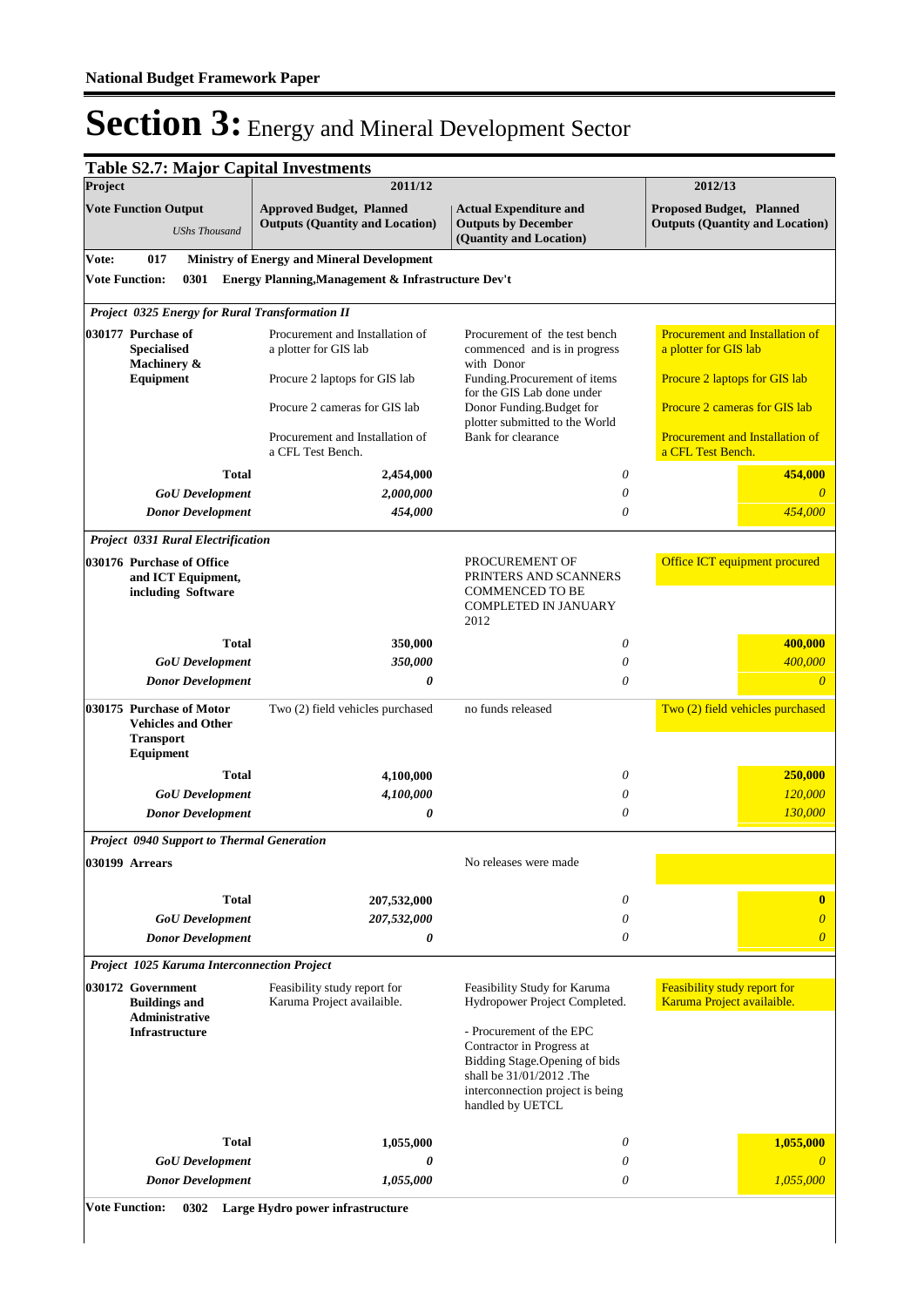| Project                                                                                 | 2011/12                                                                   |                                                                                                                                                                                                                                                                                                                                                                   | 2012/13                                                                                                                                                                                                                                                                                                                                                                                                                                                                                                                                                                                                                       |
|-----------------------------------------------------------------------------------------|---------------------------------------------------------------------------|-------------------------------------------------------------------------------------------------------------------------------------------------------------------------------------------------------------------------------------------------------------------------------------------------------------------------------------------------------------------|-------------------------------------------------------------------------------------------------------------------------------------------------------------------------------------------------------------------------------------------------------------------------------------------------------------------------------------------------------------------------------------------------------------------------------------------------------------------------------------------------------------------------------------------------------------------------------------------------------------------------------|
| <b>Vote Function Output</b><br><b>UShs Thousand</b>                                     | <b>Approved Budget, Planned</b><br><b>Outputs (Quantity and Location)</b> | <b>Actual Expenditure and</b><br><b>Outputs by December</b><br>(Quantity and Location)                                                                                                                                                                                                                                                                            | <b>Proposed Budget, Planned</b><br><b>Outputs (Quantity and Location)</b>                                                                                                                                                                                                                                                                                                                                                                                                                                                                                                                                                     |
| <b>Vote Function:</b>                                                                   | 0302 Large Hydro power infrastructure                                     |                                                                                                                                                                                                                                                                                                                                                                   |                                                                                                                                                                                                                                                                                                                                                                                                                                                                                                                                                                                                                               |
| Project 1143 Isimba HPP                                                                 |                                                                           |                                                                                                                                                                                                                                                                                                                                                                   |                                                                                                                                                                                                                                                                                                                                                                                                                                                                                                                                                                                                                               |
| 030272 Government<br><b>Buildings and</b><br>Administrative<br><b>Infrastructure</b>    |                                                                           | Continued with the fesibility<br>study for Isimba Hydro Power<br>Project                                                                                                                                                                                                                                                                                          |                                                                                                                                                                                                                                                                                                                                                                                                                                                                                                                                                                                                                               |
| <b>Total</b>                                                                            | 2,921,000                                                                 | $\theta$                                                                                                                                                                                                                                                                                                                                                          | $\bf{0}$                                                                                                                                                                                                                                                                                                                                                                                                                                                                                                                                                                                                                      |
| <b>GoU</b> Development<br><b>Donor Development</b>                                      | 0<br>2,921,000                                                            | 0<br>$\theta$                                                                                                                                                                                                                                                                                                                                                     | $\boldsymbol{\theta}$<br>$\overline{0}$                                                                                                                                                                                                                                                                                                                                                                                                                                                                                                                                                                                       |
| Project 1183 Karuma Hydoelectricity Power Project                                       |                                                                           |                                                                                                                                                                                                                                                                                                                                                                   |                                                                                                                                                                                                                                                                                                                                                                                                                                                                                                                                                                                                                               |
| 030280 Large Hydro Power<br><b>Infrastructure</b>                                       |                                                                           | - Procurement of the EPC<br>Contractor for the Karuma<br>Hydro Power Plant still in<br>Progress at Bidding Stage. Bids<br>are expected on the 31st<br>January 2012.<br>-Procurement of Project<br>Manager for the Construction<br>Karuma HPP was re-advertised<br>and still in progress.<br>-Procurement of an<br>implementing Agency for the<br>RAP in progress. | -EPC Contract Signed and<br><b>Contractor for Karuma</b><br>Hydropower Project on Site.<br>-Five (5) Sensitisation<br><b>Workshops for Karuma HP</b><br>Project affected people and<br>local community held.<br>-100% of Project Affected<br><b>Persons for Karuma HPP</b><br>Compensated/Resettled.<br>-100% Land Freed Up for<br>Contractors.<br>-RAP implementing Agency for<br><b>Evacuation Lines in place.</b><br>-100% of the Project Affected<br><b>Persons for Karuma HPP Power</b><br><b>Evacuation Lines Compenseted/</b><br>Ressettled.<br>-Construction of Karuma HPP<br>Commences. 20% of the Works<br>Covered. |
| <b>Total</b>                                                                            | 828,600,000                                                               | $\theta$                                                                                                                                                                                                                                                                                                                                                          | 1,019,468,000                                                                                                                                                                                                                                                                                                                                                                                                                                                                                                                                                                                                                 |
| <b>GoU</b> Development                                                                  | 828,600,000                                                               | 0                                                                                                                                                                                                                                                                                                                                                                 | 1,019,468,000                                                                                                                                                                                                                                                                                                                                                                                                                                                                                                                                                                                                                 |
| <b>Donor Development</b>                                                                | 0                                                                         | 0                                                                                                                                                                                                                                                                                                                                                                 | $\theta$                                                                                                                                                                                                                                                                                                                                                                                                                                                                                                                                                                                                                      |
| <b>Vote Function:</b>                                                                   | 0303 Petroleum Exploration, Development & Production                      |                                                                                                                                                                                                                                                                                                                                                                   |                                                                                                                                                                                                                                                                                                                                                                                                                                                                                                                                                                                                                               |
|                                                                                         | Project 1142 Management of the Oil and Gas Sector in Uganda               |                                                                                                                                                                                                                                                                                                                                                                   |                                                                                                                                                                                                                                                                                                                                                                                                                                                                                                                                                                                                                               |
| 030378 Purchase of Office<br>and Residential<br><b>Furniture and</b><br><b>Fittings</b> |                                                                           | New furniture procured for the<br>office extension to<br>accommodate the Refinery Unit<br>and other offices.<br>Periodic maintenance of<br>furniture undertaken.                                                                                                                                                                                                  | Furniture including cabinets,<br>shelves and racks procured.<br>Periodic maintainance of<br>furniture undertaken.                                                                                                                                                                                                                                                                                                                                                                                                                                                                                                             |
| <b>Total</b>                                                                            | 25,000                                                                    | 0                                                                                                                                                                                                                                                                                                                                                                 | 25,000                                                                                                                                                                                                                                                                                                                                                                                                                                                                                                                                                                                                                        |
| <b>GoU</b> Development<br><b>Donor Development</b>                                      | 25,000<br>0                                                               | 0<br>0                                                                                                                                                                                                                                                                                                                                                            | 25,000<br>$\boldsymbol{\theta}$                                                                                                                                                                                                                                                                                                                                                                                                                                                                                                                                                                                               |
|                                                                                         |                                                                           |                                                                                                                                                                                                                                                                                                                                                                   |                                                                                                                                                                                                                                                                                                                                                                                                                                                                                                                                                                                                                               |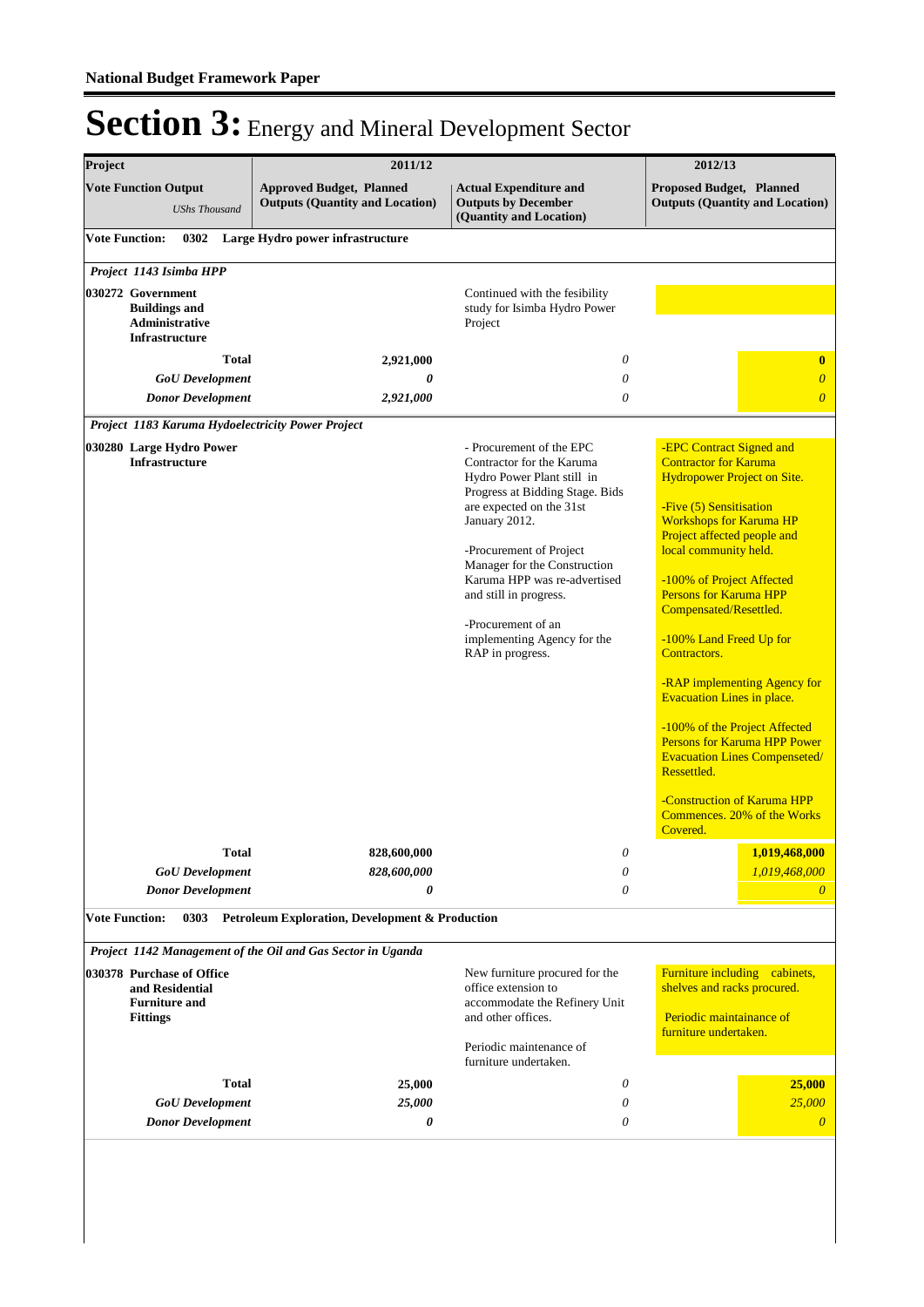| Project |                                                                                        |              | 2011/12                                                                   |                                                                                                                                                     | 2012/13                                                                                                          |                                        |
|---------|----------------------------------------------------------------------------------------|--------------|---------------------------------------------------------------------------|-----------------------------------------------------------------------------------------------------------------------------------------------------|------------------------------------------------------------------------------------------------------------------|----------------------------------------|
|         | <b>Vote Function Output</b><br><b>UShs Thousand</b>                                    |              | <b>Approved Budget, Planned</b><br><b>Outputs (Quantity and Location)</b> | <b>Actual Expenditure and</b><br><b>Outputs by December</b><br>(Quantity and Location)                                                              | Proposed Budget, Planned                                                                                         | <b>Outputs (Quantity and Location)</b> |
|         | <b>Vote Function:</b><br>0303                                                          |              | Petroleum Exploration, Development & Production                           |                                                                                                                                                     |                                                                                                                  |                                        |
|         | 030377 Purchase of<br><b>Specialised</b><br>Machinery &<br>Equipment                   |              |                                                                           | Laboratory chemicals and other<br>consumables procured.                                                                                             | Laboratory equipment,<br>chemicals, plus Geophysical<br>equipment procured.                                      |                                        |
|         |                                                                                        |              |                                                                           |                                                                                                                                                     | Laboratories well maintained.                                                                                    |                                        |
|         |                                                                                        | <b>Total</b> | 165,000                                                                   | 0                                                                                                                                                   |                                                                                                                  | 486,000                                |
|         | <b>GoU</b> Development                                                                 |              | 165,000                                                                   | $\theta$                                                                                                                                            |                                                                                                                  | 386,000                                |
|         | <b>Donor Development</b>                                                               |              | 0                                                                         | $\theta$                                                                                                                                            |                                                                                                                  | 100,000                                |
|         | 030376 Purchase of Office<br>and ICT Equipment,<br>including Software                  |              |                                                                           | Computer hardware,<br>accessories, communication<br>equipment and software                                                                          | Ten PCs and a set of servers<br>procured.                                                                        |                                        |
|         |                                                                                        |              |                                                                           | procured.                                                                                                                                           | Five software packages<br>maintained.                                                                            |                                        |
|         |                                                                                        |              |                                                                           | The Department's Internet<br>service with M/S Infocom<br>renewed.                                                                                   | Internet subscription paid for 12<br>months.                                                                     |                                        |
|         |                                                                                        |              |                                                                           | Annual maintenance for Petrel<br>Reservoir modelling Software<br>and Geosoft renewed.                                                               |                                                                                                                  |                                        |
|         |                                                                                        | <b>Total</b> | 35,000                                                                    | 0                                                                                                                                                   |                                                                                                                  | 150,000                                |
|         | <b>GoU</b> Development                                                                 |              | 35,000                                                                    | 0                                                                                                                                                   |                                                                                                                  | 150,000                                |
|         | <b>Donor Development</b>                                                               |              | 0                                                                         | $\theta$                                                                                                                                            |                                                                                                                  | $\overline{0}$                         |
|         | 030375 Purchase of Motor<br><b>Vehicles and Other</b><br><b>Transport</b><br>Equipment |              |                                                                           | Procurement process for two<br>vehicles continued.                                                                                                  | Three (3) field vehicles<br>procured.                                                                            |                                        |
|         |                                                                                        | <b>Total</b> | 210,000                                                                   | $\theta$                                                                                                                                            |                                                                                                                  | 360,000                                |
|         | <b>GoU</b> Development                                                                 |              | 210,000                                                                   | $\theta$                                                                                                                                            |                                                                                                                  | 360,000                                |
|         | <b>Donor Development</b>                                                               |              | 0                                                                         | $\theta$                                                                                                                                            |                                                                                                                  | $\theta$                               |
|         | 030372 Government<br><b>Buildings and</b><br><b>Administrative</b><br>Infrastructure   |              |                                                                           | Periodic maintenance of office<br>buildings (paintings, fixing of<br>toilets, doors and windows) plus<br>the surrounding environment<br>undertaken. | <b>Continue Phase II of</b><br>construction of Oil and Gas<br>Data Centre, Office<br><b>Laboratory Building.</b> | accomodation, Core store and           |
|         |                                                                                        |              |                                                                           | Phase-2 building plans and<br>BOQs approved.                                                                                                        | Office buildings and the<br>maintained.                                                                          | surrounding environment well           |
|         |                                                                                        |              |                                                                           | Procurement of Contractor<br>commenced                                                                                                              |                                                                                                                  |                                        |
|         |                                                                                        | <b>Total</b> | 7,401,000                                                                 | 0                                                                                                                                                   |                                                                                                                  | 6,400,000                              |
|         | <b>GoU</b> Development                                                                 |              | 7,401,000                                                                 | 0                                                                                                                                                   |                                                                                                                  | 6,400,000                              |
|         | <b>Donor Development</b>                                                               |              | 0                                                                         | 0                                                                                                                                                   |                                                                                                                  | $\theta$                               |

*Project 1184 Construction of Oil Refinery*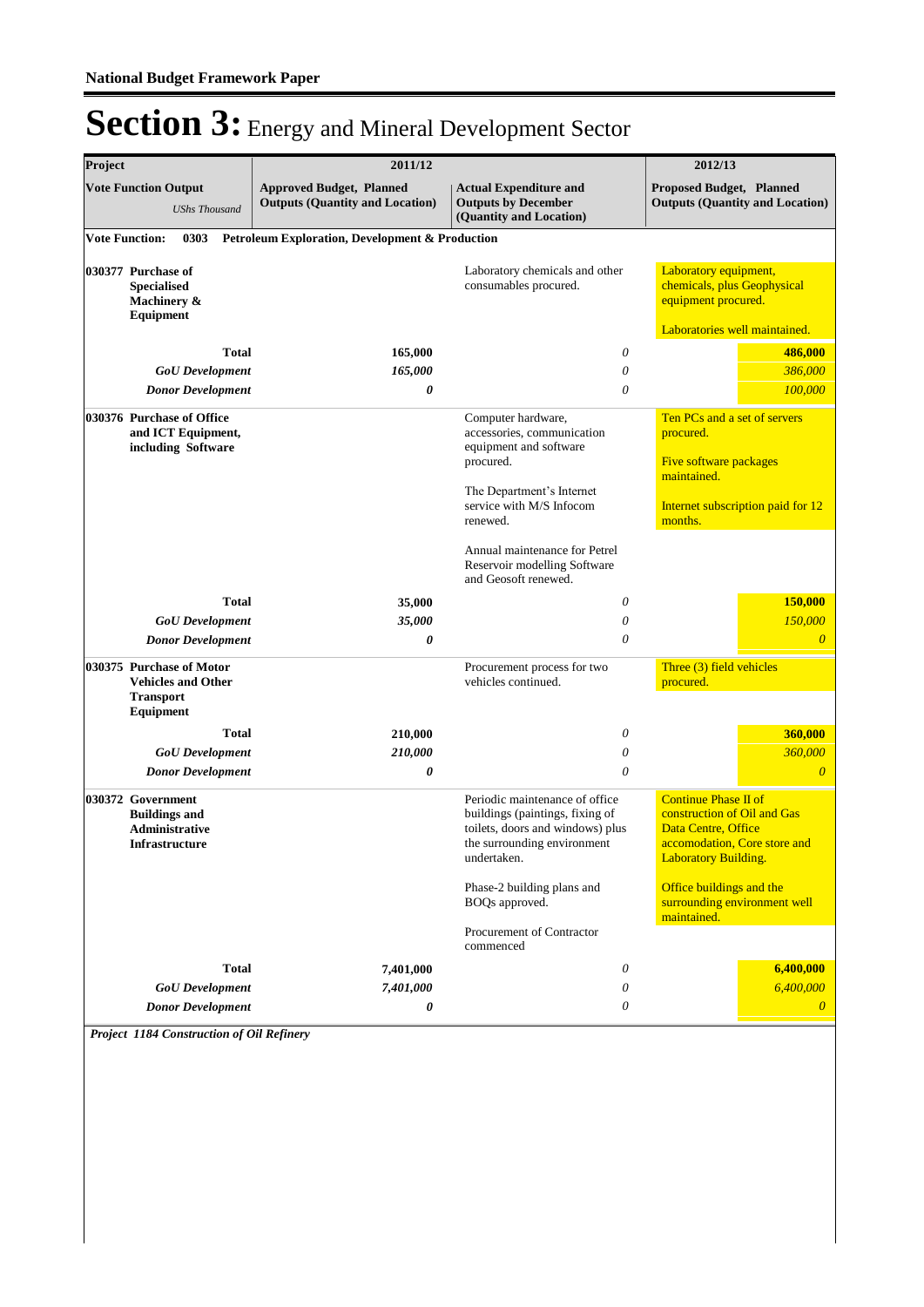| Project                                                                                     | 2011/12                                                                   |                                                                                                                                                                                                                                                                                                                                                                                                                     |                                                                                                                                                                                                                                            | 2012/13                                                                 |  |  |  |  |  |  |  |
|---------------------------------------------------------------------------------------------|---------------------------------------------------------------------------|---------------------------------------------------------------------------------------------------------------------------------------------------------------------------------------------------------------------------------------------------------------------------------------------------------------------------------------------------------------------------------------------------------------------|--------------------------------------------------------------------------------------------------------------------------------------------------------------------------------------------------------------------------------------------|-------------------------------------------------------------------------|--|--|--|--|--|--|--|
| <b>Vote Function Output</b><br><b>UShs Thousand</b>                                         | <b>Approved Budget, Planned</b><br><b>Outputs (Quantity and Location)</b> | <b>Actual Expenditure and</b><br><b>Outputs by December</b><br>(Quantity and Location)                                                                                                                                                                                                                                                                                                                              | <b>Proposed Budget, Planned</b>                                                                                                                                                                                                            | <b>Outputs (Quantity and Location)</b>                                  |  |  |  |  |  |  |  |
| <b>Vote Function:</b><br>0303                                                               | <b>Petroleum Exploration, Development &amp; Production</b>                |                                                                                                                                                                                                                                                                                                                                                                                                                     |                                                                                                                                                                                                                                            |                                                                         |  |  |  |  |  |  |  |
| 030380 Oil Refinery<br><b>Construction</b>                                                  |                                                                           | Bidding process for the<br>procurement of consultancy<br>services to conduct RAP<br>undertaken.<br>Refinery Land earmarked by a<br>minute from Hoima District<br>Land Board.<br>Draft TOR for Baseline<br><b>Environmental Survey</b><br>developed.<br>TOR for Logistics Assessment<br>Study drafted.<br>Procurement of Consultant done.<br>Process of Refinery land<br>acquisition at Kabaale, Hoima<br>commenced. | - Front-End Engineering Design<br>- Aerodrome location technical<br>studies<br>- Refinery foundation strength<br>and hydrological studies<br>- Purchase of field vehicles<br>- Communication strategy for<br>the development of a refinery |                                                                         |  |  |  |  |  |  |  |
| <b>Total</b>                                                                                | 14,858,000                                                                | $\theta$                                                                                                                                                                                                                                                                                                                                                                                                            |                                                                                                                                                                                                                                            | 13,515,000                                                              |  |  |  |  |  |  |  |
| <b>GoU</b> Development                                                                      | 13,515,000                                                                | $\theta$                                                                                                                                                                                                                                                                                                                                                                                                            |                                                                                                                                                                                                                                            | 13,515,000                                                              |  |  |  |  |  |  |  |
| <b>Donor Development</b>                                                                    | 1,343,000                                                                 | $\theta$                                                                                                                                                                                                                                                                                                                                                                                                            |                                                                                                                                                                                                                                            |                                                                         |  |  |  |  |  |  |  |
| <b>Vote Function:</b><br>0305                                                               | Mineral Exploration, Development & Production                             |                                                                                                                                                                                                                                                                                                                                                                                                                     |                                                                                                                                                                                                                                            |                                                                         |  |  |  |  |  |  |  |
| Project 1199 Uganda Geothermal Resources Development                                        |                                                                           |                                                                                                                                                                                                                                                                                                                                                                                                                     |                                                                                                                                                                                                                                            |                                                                         |  |  |  |  |  |  |  |
| 030572 Government<br><b>Buildings and</b><br><b>Administrative</b><br><b>Infrastructure</b> |                                                                           | 95 % of civil works<br>construction and renovation of<br>DGSM offices and laboratories<br>completed under SMMRP.<br>Specifications for Lab<br>chemicals being prepare                                                                                                                                                                                                                                               | and network installed<br>laboratory installed<br>•Equipment maintained and<br>other laboratory consumables<br>purchased.                                                                                                                   | <b>·Regional geothermal database</b><br>• Fume hoods for the geothermal |  |  |  |  |  |  |  |
| <b>Total</b>                                                                                | 100,000                                                                   | $\theta$                                                                                                                                                                                                                                                                                                                                                                                                            |                                                                                                                                                                                                                                            | 30,000                                                                  |  |  |  |  |  |  |  |
| <b>GoU</b> Development                                                                      | 100,000                                                                   | $\theta$                                                                                                                                                                                                                                                                                                                                                                                                            |                                                                                                                                                                                                                                            | 30,000                                                                  |  |  |  |  |  |  |  |
| <b>Donor Development</b>                                                                    | 0                                                                         | $\theta$                                                                                                                                                                                                                                                                                                                                                                                                            |                                                                                                                                                                                                                                            | $\overline{0}$                                                          |  |  |  |  |  |  |  |

### *S3 Proposed Budget Allocations for 2012/13 and the Medium Term*

*This section sets out the proposed sector budget allocations for 2012/13 and the medium term, including major areas of expenditures and any notable changes in allocations.* 

#### **Table S3.1: Past Expenditure and Medium Term Projections by Vote Function**

|                                                             |                    |                        | 2011/12                    | <b>Medium Term Projections</b> |           |           |  |
|-------------------------------------------------------------|--------------------|------------------------|----------------------------|--------------------------------|-----------|-----------|--|
|                                                             | 2010/11<br>Outturn | Appr.<br><b>Budget</b> | Spent by<br><b>End Dec</b> | 2012/13                        | 2013/14   | 2014/15   |  |
| <b>Vote: 017 Ministry of Energy and Mineral Development</b> |                    |                        |                            |                                |           |           |  |
| 0301 Energy Planning, Management & Infrastructure Dev't     | 206.630            | 449.883                | 0.000                      | 280.901                        | 523.698   | 318.337   |  |
| 0302 Large Hydro power infrastructure                       | 0.000              | 831.521                | 0.000                      | 1.019.468                      | 1.144.192 | 1.141.227 |  |
| 0303 Petroleum Exploration, Development & Production        | 7.205              | 34.041                 | 0.000                      | 32.409                         | 62.301    | 57.975    |  |
| 0304 Petroleum Supply, Infrastructure and Regulation        | 0.624              | 1.189                  | 0.000                      | 1.289                          | 1.647     | 33.647    |  |
| 0305 Mineral Exploration, Development & Production          | 1.165              | 1.588                  | 0.000                      | 37.394                         | 1.718     | 100.915   |  |
| 0349 Policy, Planning and Support Services                  | 1.020              | 1.732                  | 0.000                      | 3.061                          | 1.953     | 20.003    |  |
| <b>Total for Vote:</b>                                      | 216.644            | 1,319.953              | 0.000                      | 1,374.522 1,735.509            |           | 1,672,104 |  |
|                                                             |                    |                        |                            |                                |           |           |  |